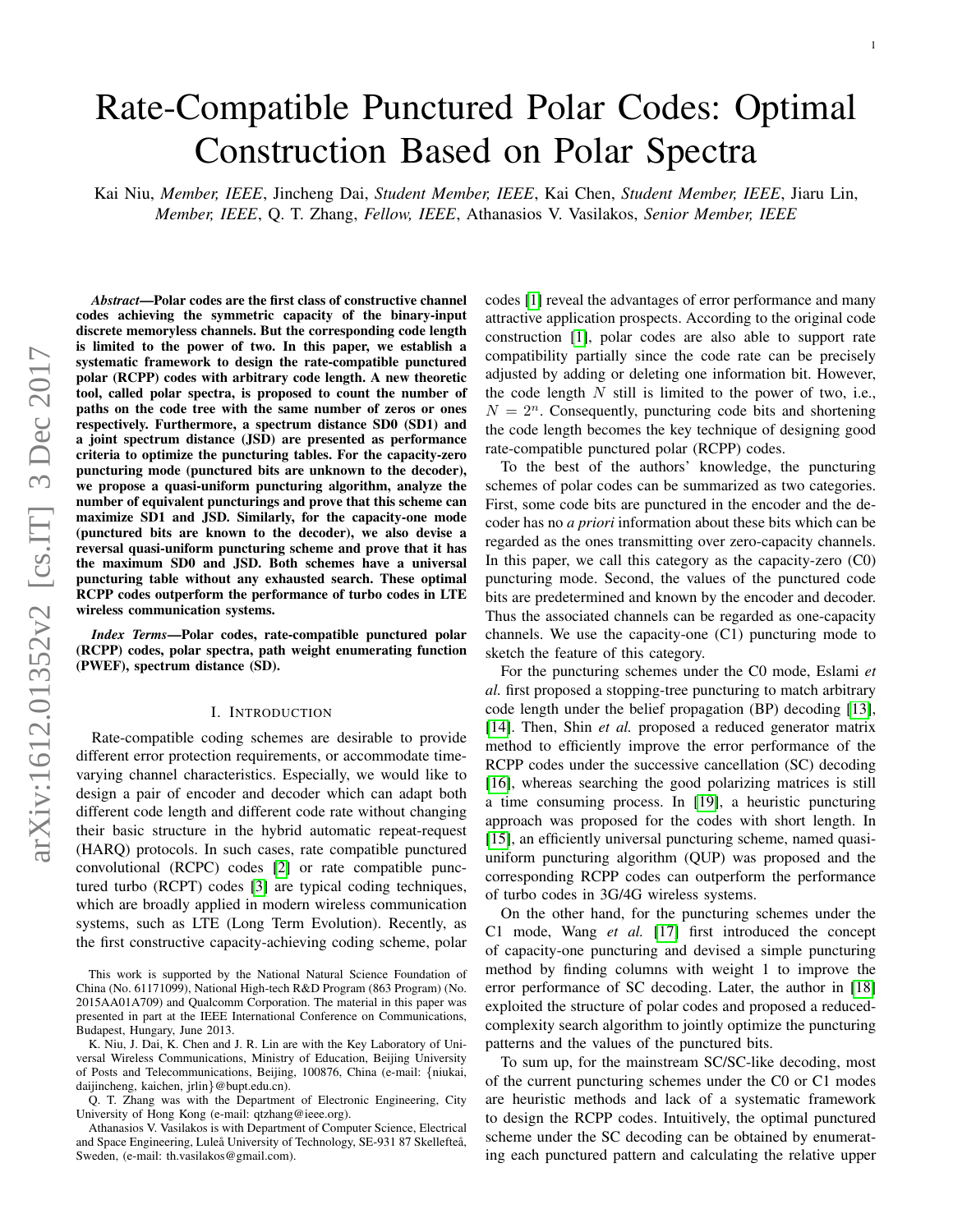bound of block error rate (BLER). Obviously, this exhausted search is intractable due to the prohibitive complexity. Theoretically, like the optimization of RCPC or RCPT codes, RCPP codes can also be constructed by the optimization of the distance spectra (DS) or weight enumeration function (WEF) [\[23\]](#page-14-10) for different punctured patterns. But due to the high complexity of DS/WEF calculation of polar codes [\[20\]](#page-14-11), [\[21\]](#page-14-12), it is also unrealistic to design RCPP codes based on these metrics. Hence, designing a feasible and computable measurement is crucial for the optimization of RCPP codes under the SC decoding.

In this paper, we establish a complete framework to design and optimize the RCPP codes under the SC/SC-like decoding. Based on this framework, we obtain the optimal puncturing schemes for both modes. The main contributions of this paper can be summarized as follows.

(1) First, we propose a new tool, called polar spectra (PS), to simplify the performance evaluation of RCPP codes under SC decoding. Conceptually, polar spectra are defined on the code tree and include two categories: PS1 and PS0, which represent the number of paths with the same Hamming weight or complemental Hamming weight (the number of zeros) respectively.

Based on PS, we introduce two kinds of path weight enumeration function (PWEF1 and PWEF0) to indicate the distribution of (complemental) path weight. Furthermore, three performance metrics, the spectrum distance for PWEF0 (SD0), the spectrum distance for PWEF1 (SD1), and joint spectrum distance (JSD) for the entire PS, are defined to optimize the distribution of (complemental) path weight under two puncturing modes (C0 and C1).

(2) Second, for the C0 mode, thanks to the easily analyzed property of PS, we prove that the quasi-uniform puncturing (QUP) algorithm proposed in [\[15\]](#page-14-7) can maximize the metrics SD1 and JSD. Moreover, we analyze the structure feature of this puncturing and obtain the exact number of equivalent puncturing tables.

(3) Third, for the C1 mode, we propose a new reversal quasi-uniform puncturing (RQUP) and prove that this scheme can maximize the metrics SD0 and JSD.

The remainder of the paper is organized as follows. Section [II](#page-1-0) describes the preliminaries of polar codes, including polar coding, decoding algorithm, and upper bounds analysis of Bhattacharyya parameter. Section [III](#page-2-0) describes the puncturing modes of RCPP codes and sketches out the en-/decoding process. The concepts of polar spectra, PWEFs (PWEF0 and PWEF1), and spectrum distances (SD0, SD1, and JSD) are introduced in Section [IV.](#page-4-0) The QUP algorithm is presented and proved to be the optimal one under the C0 puncturing mode in Section [V.](#page-6-0) Similarly, the RQUP scheme is proposed and proved to maximize the SD0 and JSD under the C1 puncturing mode in Section [VI.](#page-9-0) Section [VII](#page-11-0) provides the numerical analysis for various puncturing schemes and simulation results for RCPP and turbo codes in LTE systems. Finally, Section [VIII](#page-12-0) concludes the paper.

# II. PRELIMINARY OF POLAR CODES

# <span id="page-1-0"></span>*A. Notation Conventions*

In this paper, calligraphy letters, such as  $X$  and  $Y$ , are mainly used to denote sets, and the cardinality of  $X$  is defined as |  $\mathcal{X}$ |. The Cartesian product of  $\mathcal{X}$  and  $\mathcal{Y}$  is written as  $\mathcal{X} \times \mathcal{Y}$ and  $\mathcal{X}^n$  denotes the *n*-th Cartesian power of  $\mathcal{X}$ .

We write  $v_1^N$  to denote an N-dimensional vector  $(v_1, v_2, \dots, v_N)$  and  $v_i^j$  to denote a subvector  $(v_i, v_{i+1}, \dots, v_{j-1}, v_j)$  of  $v_1^N$ ,  $1 \le i, j \le N$ . Further, given an index set  $A \subseteq \mathcal{I} = \{1, 2, \cdots, N\}$  and its complement set  $A^c$ , we write  $v_A$  and  $v_{A^c}$  to denote two complementary subvectors of  $v_1^N$ , which consist of  $v_i$ s with  $i \in \mathcal{A}$  or  $i \in \mathcal{A}^c$  respectively. We use  $\mathbb{E}(\cdot)$  to denote the expectation operation of a random variable.

Throughout this paper, log means "logarithm to base 2", and ln stands for the natural logarithm.

# *B. Encoding and Decoding of Polar Codes*

Given a B-DMC  $W : \mathcal{X} \rightarrow \mathcal{Y}$  with input alphabet  $\mathcal{X} = \{0, 1\}$  and output alphabet  $\mathcal{Y}$ , the channel transition probabilities can be defined as  $W(y|x)$ ,  $x \in \mathcal{X}$  and  $y \in \mathcal{Y}$  and the corresponding reliability metric, Bhattacharyya parameter, can be expressed as

$$
Z(W) = \sum_{y \in \mathcal{Y}} \sqrt{W(y|0)W(y|1)} = Z_0.
$$
 (1)

Applying channel polarization transform for  $N = 2<sup>n</sup>$  independent uses of B-DMC W, after channel combining and splitting operation [\[1\]](#page-14-2), we can obtain a group of polarized channels  $W_N^{(i)}: \mathcal{X} \to \mathcal{Y} \times \mathcal{X}^{i-1}, i = 1, 2, \cdots, N$ . The Bhattacharyya parameters of these channels satisfy the following recursion

$$
\begin{cases}\nZ\left(W_N^{(2i-1)}\right) \le 2Z\left(W_{N/2}^{(i)}\right) - Z\left(W_{N/2}^{(i)}\right)^2 \\
Z\left(W_N^{(2i)}\right) = Z\left(W_{N/2}^{(i)}\right)^2.\n\end{cases} \tag{2}
$$

By using of the channel polarization, the polar coding can be described as follows.

Given the code length  $N$ , the information length  $K$  and code rate  $R = K/N$ , the indices set of polarized channels can be divided into two subsets: one set  $A$  to carry information bits and the other complement set  $A<sup>c</sup>$  to assign the fixed binary sequence, named frozen bits. So a message block of  $K = |A|$ bits is transmitted over the K most reliable channels  $W_N^{(i)}$  with indices  $i \in A$  and the others are used to transmit the frozen bits. So a binary source block  $u_1^N$  consisting of K information bits and  $N - K$  frozen bits can be encoded into a codeword  $x_1^N$  by

<span id="page-1-1"></span>
$$
x_1^N = u_1^N \mathbf{G}_N,\tag{3}
$$

where the matrix  $G_N$  is the N-dimension generator matrix. This matrix can be recursively defined as  $\mathbf{G}_N = \mathbf{B}_N \mathbf{F}_2^{\otimes n}$ , where "<sup>⊗n</sup>" denotes the *n*-th Kronecker product,  $B_N$  is the bit-reversal permutation matrix, and  $\mathbf{F}_2 = \begin{bmatrix} 1 & 0 \\ 1 & 1 \end{bmatrix}$  is the  $2 \times 2$ kernel matrix.

In this paper, we mainly use the trellis or factor graph based on the coding relationship  $x_1^N = u_1^N \mathbf{G}_N$  to describe the structure of polar or RCPP codes, where the source bits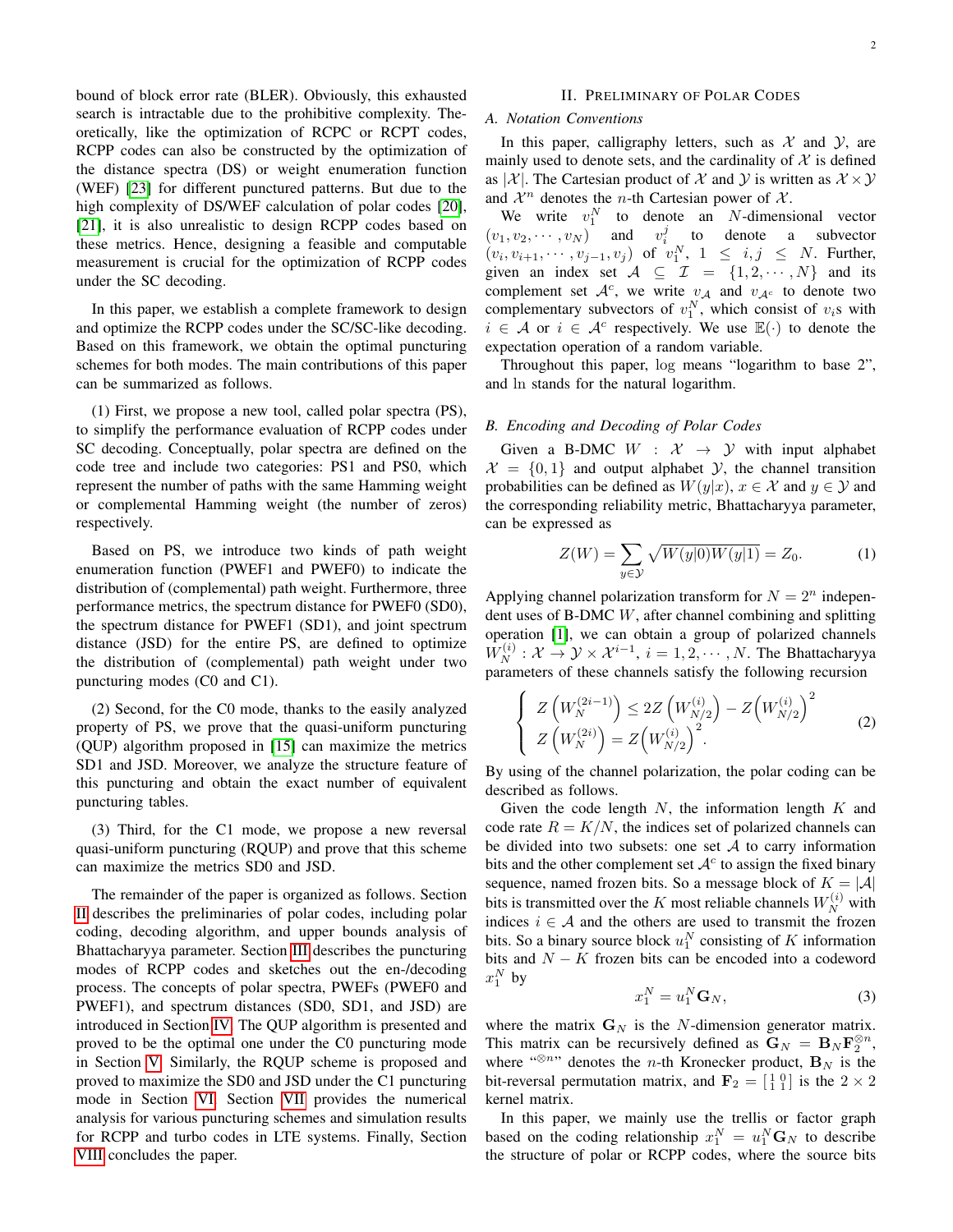are arranged by the bit-reversal order and the code bits by the natural order. On the other hand, we also introduce the dual trellis to simplify the analysis of puncturing schemes.

Definition 1. *The dual trellis or dual factor graph is defined* as a trellis deduced from the constraint  $u_1^N = x_1^N \mathbf{G}_N^{-1} =$  $x_1^N$ **B**<sub>N</sub>**F** $_2^{\otimes n}$  =  $x_1^N$ **G**<sub>N</sub> (see [\[5,](#page-14-13) Lemma1]). Compared with the *original trellis, in this dual trellis, the source bits are assigned by the natural order and the code bits by the bit-reversal order.*

For the construction of polar codes, the calculation of channel reliabilities and selection of good channels are the critical steps. In this paper, for the convenience of theoretic analysis, we mainly use Bhattacharyya parameter to indicate the channel reliability.

As pointed in [\[1\]](#page-14-2), polar codes can be decoded by the SC decoding algorithm with a low complexity  $O(N \log N)$ . Furthermore, many improved SC decoding algorithms, such as, successive cancellation list (SCL) [\[6\]](#page-14-14), [\[7\]](#page-14-15), successive cancellation stack (SCS) [\[10\]](#page-14-16), successive cancellation hybrid (SCH) [\[11\]](#page-14-17), and CRC aided (CA)-SCL/SCS [\[6\]](#page-14-14), [\[8\]](#page-14-18), [\[9\]](#page-14-19) decoding can be applied to improve the performance of polar codes.

# *C. Upper Bounds of Bhattacharyya Parameters for Polar Codes*

The channel index  $i$  can be expanded as

<span id="page-2-1"></span>
$$
i = 1 + \sum_{l=1}^{n} b_l 2^{n-l},
$$
\n(4)

where  $(b_1, \dots, b_l, \dots, b_n)$  denote the *n*-bit binary expansion of  $i - 1$  and l is the polarization level.

Let  $A_0 = a_0 = \log_2(Z_0)$  and  $A_l = \log_2(Z_l^u)$ , where  $Z_l^u$  denotes the upper bound of the Bhattacharyya parameter at level l. According to the analytical idea of asymptotic convergence of Bhattacharyya parameter in [\[4\]](#page-14-20), the iteration of the upper bound in the logarithmic domain can be expressed as

<span id="page-2-2"></span>
$$
\begin{cases} A_l = A_{l-1} + 1, & \text{if } b_l = 0, \\ A_l = 2A_{l-1}, & \text{if } b_l = 1. \end{cases}
$$
 (5)

#### III. RCPP CODES

<span id="page-2-0"></span>In this section, we introduce the definition of RCPP codes and describe the corresponding coding and decoding process. Then, we review the puncturing modes of RCPP codes, such as the C0 and C1 modes. In the end, we analyze the upper bound of Bhattacharyya parameter for both modes.

## *A. Definition of RCPP Codes*

RCPP codes are a kind of rate- and length- compatible polar codes. The entire encoding process can be described by two steps. In the first step, an original  $K$ -bit information block is coded by the coding constraint [\(3\)](#page-1-1), that is, a binary source block  $u_1^N$  consisting of the information subvector  $u_A$  and the frozen subvector  $u_{\mathcal{A}^c}$  is encoded into a code block  $x_1^N$ .

Then in the second step, in order to adapt the rate variation, the length of  $N$ -bit code block is shortened according to the puncturing table. Here, the puncturing table  $\mathcal{T}_N$  is defined as

$$
\mathscr{T}_N = (t_1, t_2, \cdots, t_N) \tag{6}
$$

with  $t_i \in \{0, 1\}$ ,  $i \in \mathcal{I}$ , where  $t_i = 0$  means that the code bit  $x_i$  in the corresponding index is not to be transmitted, and vise versa.

Let  $\mathcal{B} = \{i | t_i = 0\}$  and  $\mathcal{B}^c = \{i | t_i = 1\}$  denote the puncturing set and the complement set, whereby the corresponding cardinalities are defined as  $|\mathcal{B}| = Q = N - M$  and  $|\mathcal{B}^c| = M$ respectively. Since the code length of the original polar codes is limited to a power of 2, without loss of generality, it suffices to concern only on the case that  $2^{n-1} < M \le 2^n$ . So after puncturing Q code bits, an M length RCPP codeword  $x_{\mathcal{B}^c}$  can be obtained from the table  $\mathcal{T}_N$ . Accordingly, the code rate of RCPP coding scheme can be defined as  $R = K/M$ .

The encoding process of RCPP code can also be equally described based on the puncturing of source bits. Firstly, we introduce a puncturing set of source bits  $D$ , which satisfies  $|\mathcal{D}| = |\mathcal{B}| = Q$ . After deleting Q bits, a minished source vector  $u_{\mathcal{D}^c}$  is obtained. Then the codeword  $x_{\mathcal{B}^c}$  with the code length  $M$  can be written by

$$
x_{\mathcal{B}^c} = u_{\mathcal{D}^c} \mathbf{G}_M,\tag{7}
$$

where the dimension-reduction generator matrix  $G_M$  is obtained by eliminating the columns corresponding to the set  $B$ and rows corresponding to the set  $D$  from the matrix  $G_N$ .

The construction of RCPP codes is similar to that of polar codes. Let W denote the punctured channel. For RCPP codes, the transmission channel  $\overline{W}$  can be regarded as a compound of the original B-DMC and the punctured channel, i.e.,  $W = \{W, W\}$ . Similarly, under the puncturing operation, after channel splitting and combing, we can also obtain a group of polarized channels  $\left\{\widetilde{W}_{N}^{(i)}\right\}$  and the corresponding Bhattacharyya parameters  $Z\left(\widetilde{W}_{N}^{(i)}\right)$ .

The decoder of RCPP codes has the same decoding structure as that of polar codes. However, the initialization of bit LLRs for those punctured bits is different for the C0 or C1 modes, which will be further explained in the next subsection.

## *B. Puncturing Modes of RCPP Codes*

By now, we have two puncturing modes for RCPP codes: C0 mode and C1 mode. For the former, the code bits in the puncturing set  $B$  are deleted in the encoder and their values are unknown in the the decoder. Thus, the transition probabilities of punctured channel W are  $\mathbb{W}(y_i | 0) = \mathbb{W}(y_i | 1) = \frac{1}{2}$ . The corresponding channel capacity is zero, that is,  $I(\mathbb{W}) = 0$ . Given a punctured bit  $x_i$  ( $i \in B$ ), for the C0 mode, the corresponding LLR in the decoder is  $\mathbb{L}(y_i) = \ln \frac{\mathbb{W}(y_i|0)}{\mathbb{W}(y_i|1)} = 0.$ 

On the contrary, for the latter, the punctured bits are set as frozen bits [\[17\]](#page-14-8) in the encoder and their values are fixed and known in the decoder. Suppose the fixed value is zero, that is,  $y_i = 0$ , the transition probabilities are  $\mathbb{W}(0 | 0) = 1$ ,  $W(0 | 1) = 0$ . So the channel capacity is one, that is,  $I(W) =$ 1 and the corresponding LLR is  $\mathbb{L}(y_i) = +\infty$ .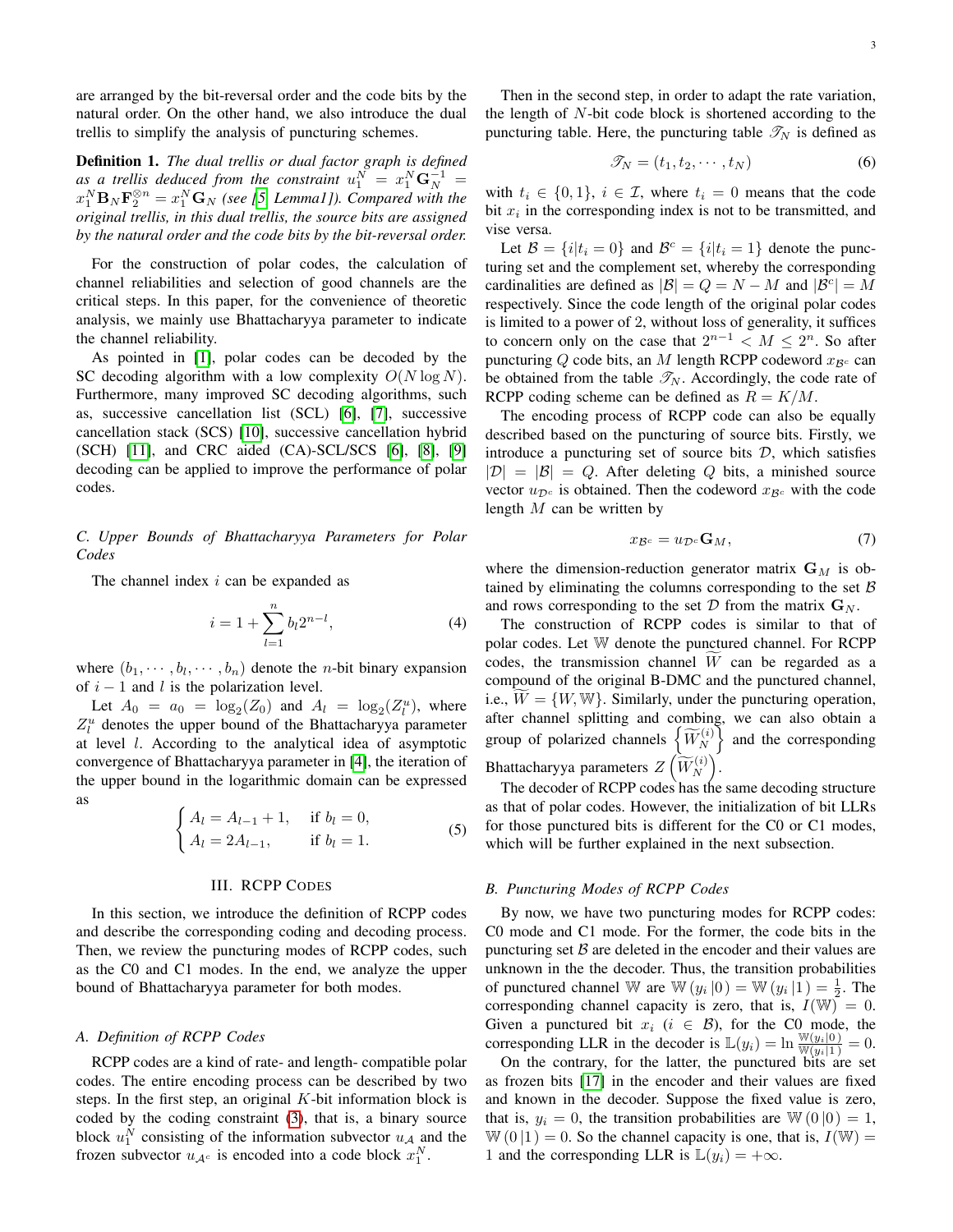For two channel polarization, the factor graphs of polar codes under the C0 and C1 modes are shown in Fig. [1.](#page-3-0)



<span id="page-3-0"></span>Fig. 1. Factor graph representation for two channel polarization under two puncturing modes

In this figure and throughout the paper, black circle and black squares denote the variable and check nodes of the factor graph, meanwhile, red cross and blue triangle stand for the punctured bits under the C0 or C1 modes respectively. In Fig. [1\(](#page-3-0)a) [\(1\(](#page-3-0)b)), the code bit  $x_1$  ( $x_2$ ) is punctured and the corresponding Bhattacharyya parameter is  $Z(\mathbb{W}) = 1$ . The relative puncturing tables are  $\mathcal{T}_2 = (0, 1)$  and  $\mathcal{T}_2 = (1, 0)$ respectively. On the other hand, in Fig. [1\(](#page-3-0)c), the code bit  $x_2$ are punctured and the corresponding Bhattacharyya parameter is  $Z(\mathbb{W}) = 0$ , meanwhile, the source bit  $u_2$  is a frozen bit. In this scheme, the puncturing table is  $\mathcal{I}_2 = (1, 0)$ .

<span id="page-3-1"></span>Lemma 1. *For two channel polarization under the C0 mode, both puncturing tables*  $\mathscr{T}_2 = (0,1)$  *or*  $\mathscr{T}_2 = (1,0)$  *can generate the same polarization results.*

<span id="page-3-2"></span>Lemma 2. *For two channel polarization under the C1 mode, the puncturing table satisfies*  $\mathcal{T}_2 = (1,0)$  *and the source bit*  $u_2$ *should be assigned a fixed value. In addition, the reliabilities of polarized channels satisfies*  $Z\left(\widetilde{W}_{2}^{(1)}\right)$  $= Z(W)$  *and*  $Z\left(\widetilde{W}_2^{(2)}\right) = 0$  respectively.

These two lemmas will be proved in the Appendix. Furthermore, they can be recursively applied in the process of  $N$ channels polarization.

<span id="page-3-4"></span>Lemma 3. *Given a RCPP code constructed under the C1 mode, the Bhattacharyya parameters of the polarized channels are smaller than those of the original polarized channels, that*  $i$ s,  $Z\left(\widetilde{W}_N^{(i)}\right) < Z\left(W_N^{(i)}\right)$  $\begin{pmatrix} i \\ N \end{pmatrix}$ .

This lemma reveals that the puncturing under the C1 mode will improve the reliability of each polarized channel and will be proved in the Appendix.

*C. Upper bounds of Bhattacharyya Parameters for RCPP Codes*

Let  $\widetilde{Z}_l^u$  denote the upper bounds of the Bhattacharyya parameters under puncturing and  $\mathscr{A}_n = \log_2(\widetilde{Z}_l^u)$ , on the corresponding trellis, the upper bounds of Bhattacharyya parameters can be iteratively evaluated by considering the reliability difference of the polarized channels.

In the first case, a pair of independent polarized channels  $\widetilde{W}_{N/2}^{(i)}$  with the same reliability are considered. By using the same binary expansion in [\(4\)](#page-2-1), we can write the iteration of these bounds in the logarithmic domain as

<span id="page-3-3"></span>
$$
\begin{cases} \mathcal{A}_l = \mathcal{A}_{l-1} + 1, & \text{if } b_l = 0, \\ \mathcal{A}_l = 2\mathcal{A}_{l-1}, & \text{if } b_l = 1. \end{cases}
$$
 (8)

In the second case, we consider a pair of channels have different reliabilities, meanwhile, one is a punctured channel and the other is a polarized channel.

For the C0 mode, from Lemma [1,](#page-3-1) the upper bounds at level  $l$  can be iteratively calculated in the logarithmic domain as

<span id="page-3-5"></span>
$$
\begin{cases}\n\mathscr{A}_l = 0, & \text{if } b_l = 0, \\
\mathscr{A}_l = \mathscr{A}_{l-1}, & \text{if } b_l = 1.\n\end{cases}
$$
\n(9)

Accordingly, for the C1 mode, from Lemma [2,](#page-3-2) the upper bounds can also be written by

<span id="page-3-6"></span>
$$
\begin{cases}\n\mathcal{A}_l = \mathcal{A}_{l-1}, & \text{if } b_l = 0, \\
\mathcal{A}_l = -\infty, & \text{if } b_l = 1.\n\end{cases}
$$
\n(10)

Now, we consider the third case, that is, a pair of channels have different reliabilities and the Bhattacharyya parameters of both channels are not equal to 0 or 1. Obviously, the channels in this case are obtained from channel polarization in the first and second cases. Let  $\mathcal{A}'_l$  and  $\mathcal{A}''_l$  denote the upper bounds of these two channels in a log-scale respectively.

<span id="page-3-7"></span>Lemma 4. *For the C0 mode, the upper bound of the Bhattacharyya parameter at level* l − 1 *should be set to the maximum value, that is,*  $\mathscr{A}_{l-1} = \max \{ \mathscr{A}_{l-1}, \mathscr{A}_{l-1} \}$ . *Furthermore, the upper bounds at level* l *can be iteratively calculated by [\(8\)](#page-3-3).*

*Proof:* In this case, one channel is obtained from the M B-DMCs polarization and the other from the polarization of punctured channels and B-DMCs. We select the maximum value of as the upper bound of Bhattacharyya parameter at level  $l - 1$ , which can indicate the worse reliability of RCPP codes under the C0 mode.

<span id="page-3-8"></span>Lemma 5. *For the C1 mode, the upper bound at level*  $l - 1$  *should be set to the minimum value, that is,*  $\mathcal{A}_{l-1}$  =  $\min \{ \mathcal{A}_{l-1}, \mathcal{A}_{l-1}'' \}.$ 

*Proof:* By Lemma [3,](#page-3-4) if the minimum value is selected as the upper bound of Bhattacharyya parameter at level  $l - 1$ , this bound ensures that the reliability of each polarized channel under the C1 mode is better than that of the original polarized channel.

So for the C0 mode, the upper bounds of Bhattacharyya parameters can be iteratively calculated by using [\(8\)](#page-3-3) and [\(9\)](#page-3-5) in logarithmic domain. Correspondingly, for the C1 mode, the upper bounds can be evaluated by using [\(8\)](#page-3-3) and [\(10\)](#page-3-6).

<span id="page-3-9"></span>**Example 1.** Figure [2](#page-4-1) gives two examples of  $N = 4$  channel *polarization with* Q = 1 *punctured bits under two puncturing modes. In this figure, the numbers next to the variable nodes of each level denote the upper bounds (in the logarithmic domain) of Bhattacharyya parameters of the transmission channels.*

*In Fig. [2\(](#page-4-1)a), under the C0 mode, the first code bit is punctured and the puncturing table is*  $\mathcal{T}_4 = \{0, 1, 1, 1\}.$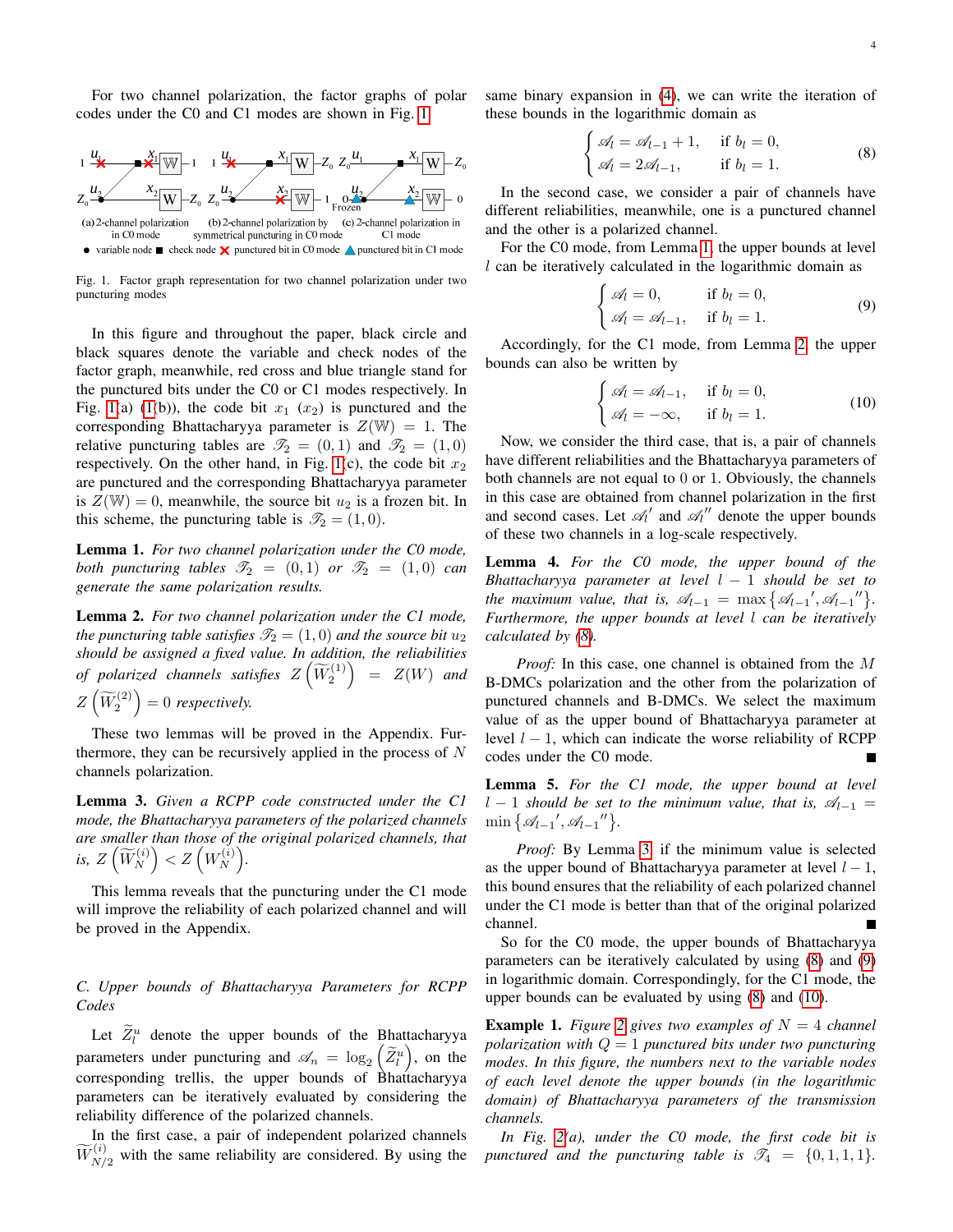

<span id="page-4-1"></span>Fig. 2. Puncturing examples under the C0 or C1 modes

*Applying Lemma [4,](#page-3-7) the number next to the white circle node should be changed from*  $2a_0$  *to*  $a_0$ *. On the other hand, in Fig. [2\(](#page-4-1)b), under the C1 mode, the fourth code bit are punctured and the puncturing table is*  $\mathcal{T}_4 = \{1, 1, 1, 0\}$ *. From Lemma [2,](#page-3-2) we can conclude that source bit* u<sup>4</sup> *at level* 2 *should be set to a fixed value. Furthermore, by Lemma [5,](#page-3-8) the number next to the white circle node should be altered from*  $a_0 + 1$  *to*  $a_0$ *.* 

### IV. CODE-TREE CHARACTERIZATION

<span id="page-4-0"></span>In this section, we show how to use a code tree to describe the process of channel polarization with puncturing operation. Based on the tree structure, we introduce the concepts of polar spectra (PS) and path weight enumeration function (PWEF). Furthermore, three types of spectrum distance, such as SD0, SD1, and JSD, are introduced as key performance metrics to indicate the distribution of polar spectra.

#### *A. Code Tree*

Code tree is a compact representation of trellises for polar or RCPP codes. Given the parent code length  $N = 2<sup>n</sup>$ , the code tree  $\mathcal{T} = (\mathcal{V}, \mathcal{P})$  is a binary tree, where V and P denote the set of nodes and the set of edges or branches, respectively.

The depth of a node is the length of the path from the root to this node. The set of all the nodes at a given depth  $l$  is denoted by  $V_l(l = 0, 1, 2, \dots, n)$ . The root node has a depth of zero. The nodes in the set  $V_l$  can be enumerated one-by-one from left to right on the tree, that is,  $v_{l,m}$   $\left( m=1,2,\cdots,2^{l}\right)$  denotes the *m*-th node in  $V_l$ . Except for the nodes at the *n*-th depth, each  $v_{l,m} \in V_l$  has two descendants in  $V_{l+1}$ , and the two corresponding branches are labeled as 0 and 1, respectively. The nodes  $v_{n,m} \in V_n$  are called leaf nodes. Let  $\mathcal{T}(v_{l,m})$ denote a subtree with a root node  $v_{l,m}$ . The depth of this subtree can be defined as the difference between the depth of leaf node and that of the root node, that is,  $n - l$ .

Recall that channel index  $i$  can be expanded by a binary sequence [\(4\)](#page-2-1), hence, we can use this sequence to label a path  $\omega_n^{(i)} = (b_1, \dots, b_l, \dots, b_n)$  from the root node to one leaf node<sup>[1](#page-4-2)</sup>, whereby one branch between depth  $l-1$  and depth  $l$  is assigned a bit value  $b_l$ . Let  $\omega_l = (b_1, \dots, b_l)$  denote a partial path from the root node to a node in depth  $l$ . Note that, using this labeling method<sup>[2](#page-4-3)</sup>, the source bits corresponding to the leaf nodes are arranged by a natural order.

Considering the one-to-one correspondence between the channel i and the path  $\omega_n$ , we use the reliability of channel i to denote the reliability of the corresponding path  $\omega_n$ . Furthermore, given an end node  $v_{n,m}$  of one path, the reliability of this node can also be evaluated by that of the path and denoted by  $B(v_{n,m})$ .

Figure [3](#page-4-4) shows two examples of code tree with a parent code length  $N = 4$  for the C0 and C1 modes. Each code tree is a compact presentation of the trellis in Example [1.](#page-3-9) Each depth in the tree corresponds to one level on the trellis shown in Fig. [2.](#page-4-1) The source bit  $u_3$  corresponds to a binary expansion  $(1, 0)$  and this sequence is assigned to a path  $\omega_2^{(3)} = (1, 0)$ which is also indicated by a node sequence  $(v_{0,1}, v_{1,2}, v_{2,3})$ . In Example [1,](#page-3-9) the punctured source bits under the C0 or C1 modes are  $u_1$  or  $u_4$  respectively.

As shown in Fig. [3\(](#page-4-4)a), the leftmost path is pruned and there are two subtrees, such as  $\mathcal{T}(v_{2,2})$  and  $\mathcal{T}(v_{1,2})$ . The reliability metrics corresponding to the root nodes of these subtrees are  $a_0+1$  and  $a_0$ , respectively. Similarly, in Fig. [3\(](#page-4-4)b), the rightmost path is pruned and there are two subtrees, such as  $\mathcal{T}(v_{1,1})$  and  $\mathcal{T}(v_{2,3})$ . The reliability metrics corresponding to the root nodes of these subtrees are  $a_0$  and  $2a_0$ , respectively.



<span id="page-4-4"></span>Fig. 3. Code tree example for the C0 and C1 modes

Generally, for the punctured source bits on the code tree, we have the following lemmas.

<span id="page-4-5"></span>Lemma 6. *For the C0 mode, if one punctured leaf node is a right descendent of a subtree, then the left descendent of this subtree is also punctured.*

*Proof:* Given an arbitrary subtree  $\mathcal{T}(v_{n-1,m})$ , it has a left descendent  $v_{n,2m-1}$  and a right one  $v_{n,2m}$ . These two leaf nodes are corresponding to two channel polarization. Under the C0 mode, if this subtree is punctured one bit, by Lemma [1,](#page-3-1) the left descendent  $v_{n,2m-1}$  should be firstly punctured. Furthermore, if the right descendent  $v_{n,2m}$  is punctured, this subtree will be fully deleted.

<span id="page-4-6"></span>Lemma 7. *For the C1 mode, if one punctured leaf node is a left descendent of a subtree, then the right descendent of this subtree is also punctured.*

*Proof:* According to Lemma [2,](#page-3-2) using the same argument as that of Lemma [6,](#page-4-5) we can obtain the conclusion.

<span id="page-4-2"></span><sup>&</sup>lt;sup>1</sup>Throughout this paper, we use  $\omega_n^{(i)}$  to denote a path on the code tree with a depth  $n$ . The superscript will be stripped without causing confusion.

<span id="page-4-3"></span> $2$ Hereafter, in all following examples, we will use the same labeling to enumerate the nodes or branches on the code tree.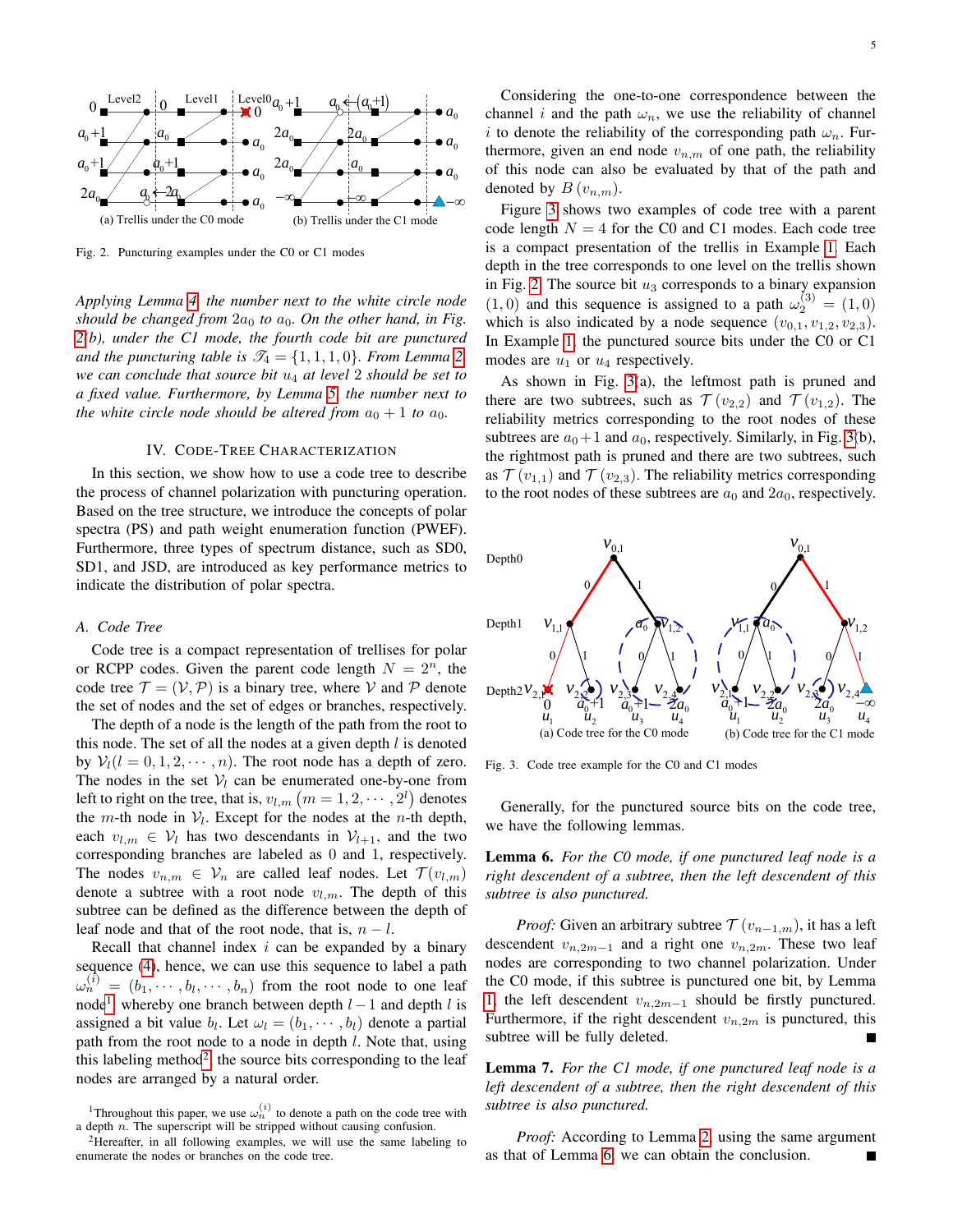# *B. Polar Spectra and Path Weight Enumeration Function*

Now, we consider the performance analysis of polar or RCPP codes on the code tree. Because each path  $\omega_n$  is relative to a polarized channel  $i$  (refer to footnote 1), the corresponding upper bound of Bhattacharyya parameter  $A_n(\omega_n)$  =  $\log_2(Z_n^u(\omega_n))$  can be iteratively evaluated by using [\(5\)](#page-2-2) or [\(8\)](#page-3-3) in a log scale. This calculation includes two operators, that is, the adding-one operator  $O_a : \mathbb{R} \to \mathbb{R}$ ,  $O_a(x) = x + 1$  and the doubling operator  $O_d : \mathbb{R} \to \mathbb{R}$ ,  $O_d(x) = 2x$ . Given the initial value of the root node  $A_0 = a_0$ , a sequence of numbers  $A_1(\omega_1), \cdots, A_n(\omega_n)$  can be recursively calculated by

$$
A_{l}(\omega_{l}) = g_{l}(A_{l-1}(\omega_{l-1})) \qquad (11)
$$

where  $g_l \in \{O_a, O_d\}$ . From [\(8\)](#page-3-3), when  $b_l = 0$ , the operator  $g_l = O_a$  is applied and when  $b_l = 1$ , the operator  $g_l = O_d$  is used.

**Definition 2.** The path weight  $d_H(\omega_n)$  is defined as the Ham*ming weight of the binary vector*  $\omega_n = (b_1, \dots, b_l, \dots, b_n)$ *, that is,*  $d_H(\omega_n) = k = |\{l : b_l = 1\}|$ *. Furthermore, we can define the complemental path weight*  $f_H(\omega_n)$  *as the complemental Hamming weight of the path*  $\omega_n$ *, that is,*  $f_H(\omega_n)$  =  $r = n - k = |\{l : b_l = 0\}|.$ 

Obviously, during the *n* iterations of the  $A_n(\omega_n)$ , we enumerate doubling  $d_H(\omega_n)$  times and adding-one  $f_H(\omega_n)$ times. And these two weights satisfy  $d_H(\omega_n) + f_H(\omega_n) = n$ .

<span id="page-5-0"></span>**Theorem 1.** *Given a path*  $\omega_n$  *with the path weight*  $d_H(\omega_n)$ *and the complemental path weight*  $f_H(\omega_n)$ *, the corresponding upper bound of Bhattacharyya parameter*  $A_n(\omega_n)$  *can be further bounded by*

$$
A_n^l(\omega_n) \le A_n(\omega_n) \le A_n^u(\omega_n),\tag{12}
$$

where  $A_n^l(\omega_n)$  and  $A_n^u(\omega_n)$  satisfy

$$
\begin{cases}\nA_n^l(\omega_n) = 2^{d_H(\omega_n)} a_0 + f_H(\omega_n), \\
A_n^u(\omega_n) = 2^{d_H(\omega_n)} (a_0 + f_H(\omega_n)).\n\end{cases}
$$
\n(13)

*Proof:* Suppose the path  $\omega_n = (b_1, \dots, b_l, \dots, b_n)$  is relative to an operator sequence  ${g_l}_{l=1}^n$  and the beginning of the sequence is  $g_1 = O_a$  (If the beginning is  $g_1 = O_d$ , we will check the sequence and find a partial one with the beginning of  $O_a$ ). So there exists  $l \in \{2, \dots, n\}$  for which  $g_{l-1} = O_a$ and  $g_l = O_d$ . According to the argument in [\[4,](#page-14-20) Lemma 1], swapping  $g_{l-1}$  and  $g_l$  will decrease the result of recursion. So after continuously swapping over the sequence, we can obtain a lower bound on  $A_n(\omega_n)$  corresponds to choosing  $g_1 = \cdots =$  $g_k = O_d$  and  $g_{k+1} = \cdots = g_n = O_a$ , that is,  $A_n(\omega_n) \ge$  $O_a^{n-k}$   $(O_d^k(a_0)) = A_n^l(\omega_n)$ . By a similar argument, we can find an upper bound  $A_n^u(\omega_n)$  which is proved in [\[4\]](#page-14-20). П

Since path weight and complemental path weight indicate the reliability of polarized channel, given the end node  $v_{n,m}$ of the path  $\omega_n$ , we can use the lower bound  $A_n^l(\omega_n)$  to present the reliability of this node, that is

$$
B(v_{n,m}) = 2^{d_H(\omega_n)} a_0 + f_H(\omega_n). \tag{14}
$$

Definition 3. *Polar spectra are defined by the distribution of path weight or complemental path weight on the code tree and*

*characterized by two sets, PS1 and PS0, to count the number of paths with a certain path weight or complemental path weight respectively. Let*  $\left\{ H_M^{(k)}, 0 \leq k \leq n \right\}$  *denote the PS1 set of a*  $RCPP$  code with the code length  $M$ , where  $H_M^{(k)}$  represents *the number of paths with a path weight* k *on the code tree* after the puncturing. Similarly,  $\left\{ C_{M}^{(r)},0\leq r\leq n\right\}$  denotes the  $corresponding$  PS0 set, where  $C_M^{(r)}$  means the number of paths *with a complemental path weight*  $r = n - k$ *.* 

Remark 1. *For the original polar code, i.e.,* M = N*, due to the structure of perfect binary tree, the elements in PS1 and PS0 satisfy*  $H_N^{(k)} = \binom{n}{k}$  *and*  $C_N^{(r)} = \binom{n}{r}$  *respectively. By Theorem [1,](#page-5-0) the set of PS1 or PS0 directly determine the reliability of polarized channel. Hence, how to approach these original polar spectra is the aim of optimal puncturing for RCPP codes.*

Definition 4. *Path weight enumeration function (PWEF) is characterized by two types of polynomials whose coefficients are taken from the corresponding polar spectra. Given the PS1* set  $\left\{H_M^{(k)}, 0 \leq k \leq n\right\}$ , *PWEF* on the path weight (PWEF1) *can be defined as*  $\mathcal{H}(X) = \sum_{n=1}^{\infty}$  $k=0$  $H_M^{(k)}X^k$ , where X is a dumb *variable. Similarly, given the PS0 set*  $\Big\{ C_M^{(r)}, 0 \leq r \leq n \Big\}$ , *PWEF on the complemental path weight (PWEF0) can be defined as*  $C(X) = \sum_{r=0}^{n} C_M^{(r)} X^r$ .

<span id="page-5-1"></span>Lemma 8. *The PS1 and PS0 of an original polar code are symmetric, that is, given a pair of paths*  $\omega_n^{(i)}$  *and*  $\omega_n^{(N+1-i)}$ , we have  $f_H\left(\omega_n^{(i)}\right) = d_H\left(\omega_n^{(\tilde{N}+1-i)}\right)$  and  $d_H\left(\omega_n^{(i)}\right) =$  $f_H\left(\omega_n^{(N+1-i)}\right)$ . Further, the corresponding PWEF1 and *PWEF0 satisfy*  $\mathcal{H}(X) = \mathcal{C}(X) = \sum_{n=1}^{\infty}$  $k=0$  $\binom{n}{k} X^k$ .

## *C. Spectrum Distance*

We introduce two types of spectrum distances, SD1 and SD0, defined by the expectation of path weight and complemental weight respectively.

Definition 5. *The spectrum distance for path weight (SD1) is given by*

$$
d_{avg} = \mathbb{E}\left[d_H(\omega_n)\right] = \frac{1}{M} \left. \frac{d\mathcal{H}(X)}{dX} \right|_{X=1}
$$

$$
= \sum_{k=0}^{n} P_1(n, k, Q)k = \sum_{k=0}^{n} \frac{H_M^{(k)}}{M}k
$$
(15)

where  $P_1(n, k, Q) = \frac{H_M^{(k)}}{M}$  is the probability of path weight k *for a RCPP code with* Q *bits puncturing. Correspondingly, the spectrum distance for complemental path weight (SD0) is given by*

$$
\lambda_{avg} = \mathbb{E}\left[f_H(\omega_n)\right] = \frac{1}{M} \left. \frac{dC(X)}{dX} \right|_{X=1}
$$

$$
= \sum_{r=0}^{n} P_0(n, r, Q)r = \sum_{r=0}^{n} \frac{C_N^{(r)}}{M}r
$$
(16)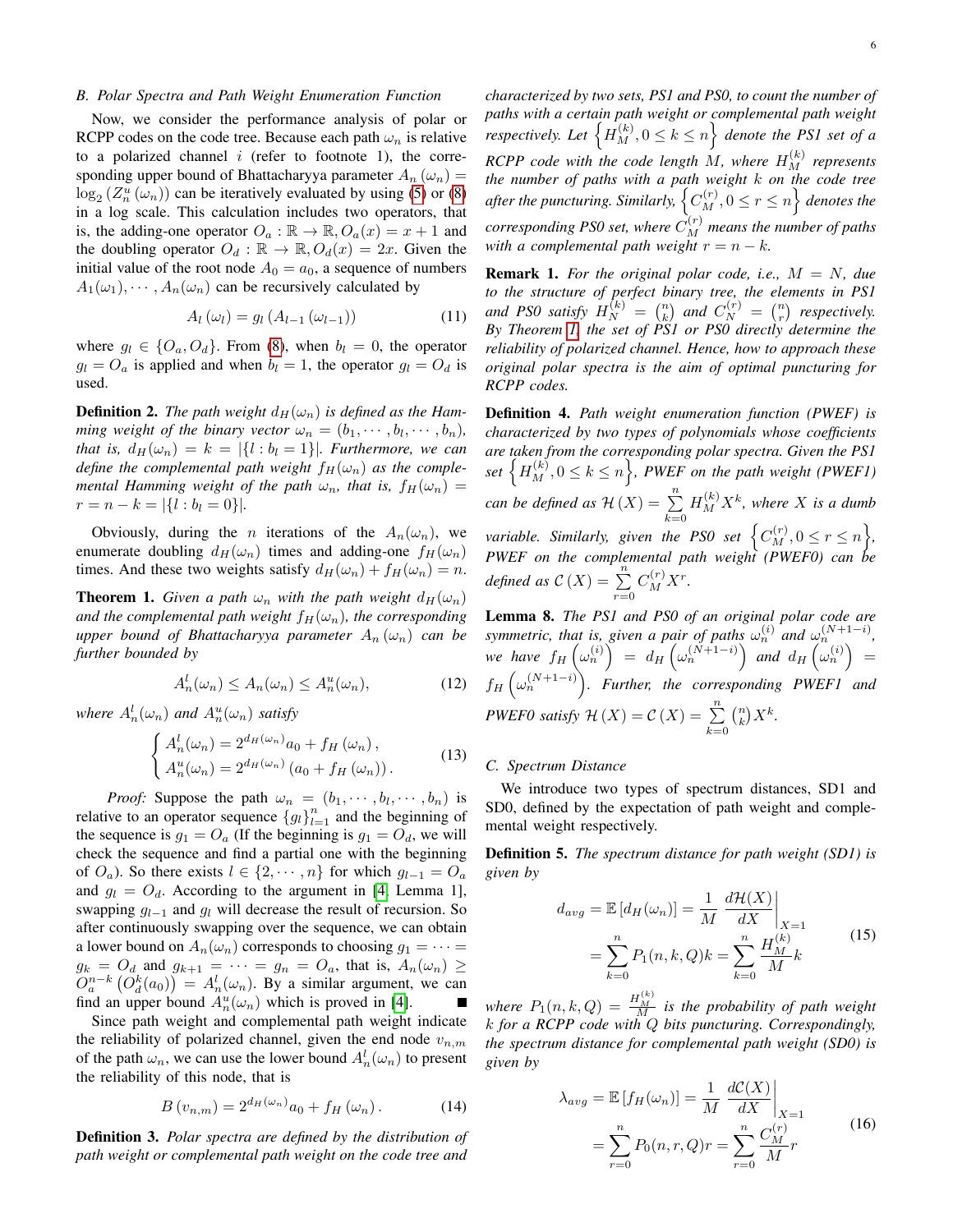*where*  $P_0(n, r, Q) = \frac{C_M^{(r)}}{M}$ .

Definition 6. *In addition, we can define the joint spectrum distance (JSD) as follows*

$$
d_{avg} + \lambda_{avg} = \mathbb{E}\left[d_H(\omega_n)\right] + \mathbb{E}\left[f_H(\omega_n)\right]
$$

$$
= \sum_{k=0}^n P_1(n,k,Q)k + \sum_{r=0}^n P_0(n,r,Q)r. \tag{17}
$$

Hereafter, we use SD0/SD1/JSD as the main metrics to evaluate and optimize the puncturing table. If these metrics of one puncturing scheme are very close to those of the original polar code, this scheme will generate an optimal RCPP code.

<span id="page-6-3"></span>Corollary 1. *The SD1 and SD0 of the original polar code are*  $\mathbb{E}\left[d_H\left(\omega_n\right)\right] = \frac{n}{2}$  and  $\mathbb{E}\left[f_H\left(\omega_n\right)\right] = \frac{n}{2}$  respectively.

*Proof:* The proof is direct. By Lemma [8,](#page-5-1) since the probability  $P_1(n, k, 0)$  of the original polar code obeys the binomial distribution, we can write

$$
\mathbb{E}\left[d_H\left(\omega_n\right)\right] = \sum_{k=0}^n P_1(n,k,0)k = \sum_{k=0}^n \binom{n}{k} \frac{k}{2^n} = \frac{n}{2}.\tag{18}
$$

The derivation of SD0 is similar and omitted.

# <span id="page-6-0"></span>V. OPTIMAL PUNCTURING FOR THE CAPACITY-ZERO **MODE**

In this section, the quasi-uniform puncturing (QUP) algorithm is described and proved to maximize the spectrum distances SD1 and JSD.

# *A. Single Bit Puncturing*

Consider the single-bit puncturing under C0 mode. In this case, puncturing at different locations is equivalent regardless of a slight variation in its code tree.

<span id="page-6-1"></span>Theorem 2. *For the C0 mode, when only one bit is punctured,*  $p$ uncturing any code bit  $x_i$  is equivalent to puncturing the first *code bit*  $x_1$ *, meanwhile, the source bit*  $u_1$  *is punctured.* 

*Proof.* The polarized transformation  $u_1^N \mathbf{G}_N = x_1^N$  is inverted as  $u_1^N = x_1^N \mathbf{G}_N$  [\[5\]](#page-14-13). Hence, the first source bit can be written as  $u_1 = \sum_{ }^N$  $\sum_{i=1} x_i$ . This bit  $u_1$  is constrained by all the code bits via the modulo-2 operation. When any one code bit is punctured under the C0 mode, it is easy to see that the source  $u_1$  bit must be punctured according to Lemma [1.](#page-3-1) П

<span id="page-6-2"></span>Theorem 3. *For single bit puncturing under the C0 mode, the maximal path weight on the code tree is*  $n - 1$ *, similarly, the maximal complemental path weight is also*  $n - 1$ .

*Proof:* According to Theorem [2,](#page-6-1) after single bit puncturing under the C0 mode, the leftmost path  $\omega_n^{(1)} = (0, 0, \dots, 0)$  $(b_l = 0, l = 1, 2, \dots, n)$  corresponding to the first source bit  $u_1$  on the code tree is pruned. The nodes associated to this pruned path are  $v_{l,1}$ ,  $l = 0, 1, \dots, n$ . So the original code tree is decomposed into  $n$  subtrees and each has a root node  $v_{l,2}, l = 1, 2, \cdots, n.$ 

Since every bit  $b_l$  is punctured, by using [\(9\)](#page-3-5), we can calculate the reliability metric of each root node, that is,

 $B(v_{l-1,1}) \rightarrow B(v_{l,2})$ . For one root node  $v_{l,2}$ , we regard its reliability metric as an inheritance from the predecessor  $(v_{l-1,1})$ . Applying Lemma [4](#page-3-7) and [\(8\)](#page-3-3) on all the subtrees, we can evaluate the reliability of each leaf node. Obviously, the rightmost subtree  $\mathcal{T}(v_{1,2})$  has the largest depth and its rightmost path has the maximal path weight  $n-1$ . Furthermore, the leftmost path of each subtree has the maximal complemental path weight  $n - 1$ .

For a code tree shown in Fig. [3\(](#page-4-4)a), the rightmost path on the subtree  $\mathcal{T}(v_{1,2})$  has the maximal path weight 1. And the leftmost path on all subtrees has the maximal complemental path weight 1. The reliability metrics of two root nodes  $v_{1,2}$ and  $v_{2,2}$  are inherited from those of the predecessors  $v_{0,1}$ and  $v_{1,1}$  respectively, that is  $B(v_{0,1}) = a_0 \rightarrow B(v_{1,2})$  and  $B(v_{1,1}) = (a_0 + 1) \rightarrow B(v_{2,2}).$ 

# *B. Quasi-Uniform Puncturing Algorithm*

The quasi-uniform puncturing (QUP) algorithm proposed in [\[15\]](#page-14-7) can be outlined as follows.

- **Stage** 1) Initialize the table  $\mathcal{T}_N$  as all ones, and then set the first Q bits as zeros;
- **Stage** 2) Perform bit-reversal permutation on the table  $\mathscr{T}_N$ and obtain the puncturing table.

The puncturing table generated by the QUP algorithm is constructive and regular, thereby providing useful tool for the practical application of coding and decoding.

**Example 2.**  $N = 8, M = 5, Q = 3$ . The initial table is  $\mathscr{T}_8$  = (00011111)*.* After bit-reversal permutation, the *puncturing table is*  $\mathcal{T}_8 = (01010111)$ *, that means the code bits*  $x_1$ *,*  $x_3$ *, and*  $x_5$  *should be punctured.* 

<span id="page-6-5"></span>Theorem 4. *The punctured positions in the QUP puncturing table are roughly uniform, that is, the distance between any two neighboring punctured positions, D, satisfies*  $2^{(n-L-1)}$  ≤  $D \leq 2^{(n-L)}$  where  $L = \lfloor \log_2 Q \rfloor$ .

This theorem is proved in [\[15\]](#page-14-7).

<span id="page-6-4"></span>**Lemma 9.** For the QUP algorithm, the source bit vector  $u_1^Q$  is *punctured, that is,*  $\mathcal{D} = \{1, 2, \cdots, Q\}$ *. Equally, the Q leftmost leaf nodes on the code tree are pruned.*

*Proof:* From the operation of QUP algorithm, the puncturing set of code bits  $\beta$  is generated after bit-reversal permutation. Recall that the source vector can be written by  $u_1^N = x_1^N B_N \mathbf{F}_2^{\otimes n}$ , so the source vector  $u_1^N$  is punctured by the natural order, that is,  $\mathcal{D} = \{1, 2, \cdots, Q\}$ . Equally, the leaf nodes set  $\{v_{n,m} | m \in \mathcal{D}\}\$  on the code tree and the corresponding subtrees are pruned. Meanwhile, each of the rest subtrees has a different depth.

## *C. Optimal Puncturing Table*

Theoretically, the optimal puncturing table of RCPP codes can be optimized by a brute-force search of the distance spectra (for ML decoding) or BLER bounds (for SC decoding). However, the exhausted search for all the puncturing patterns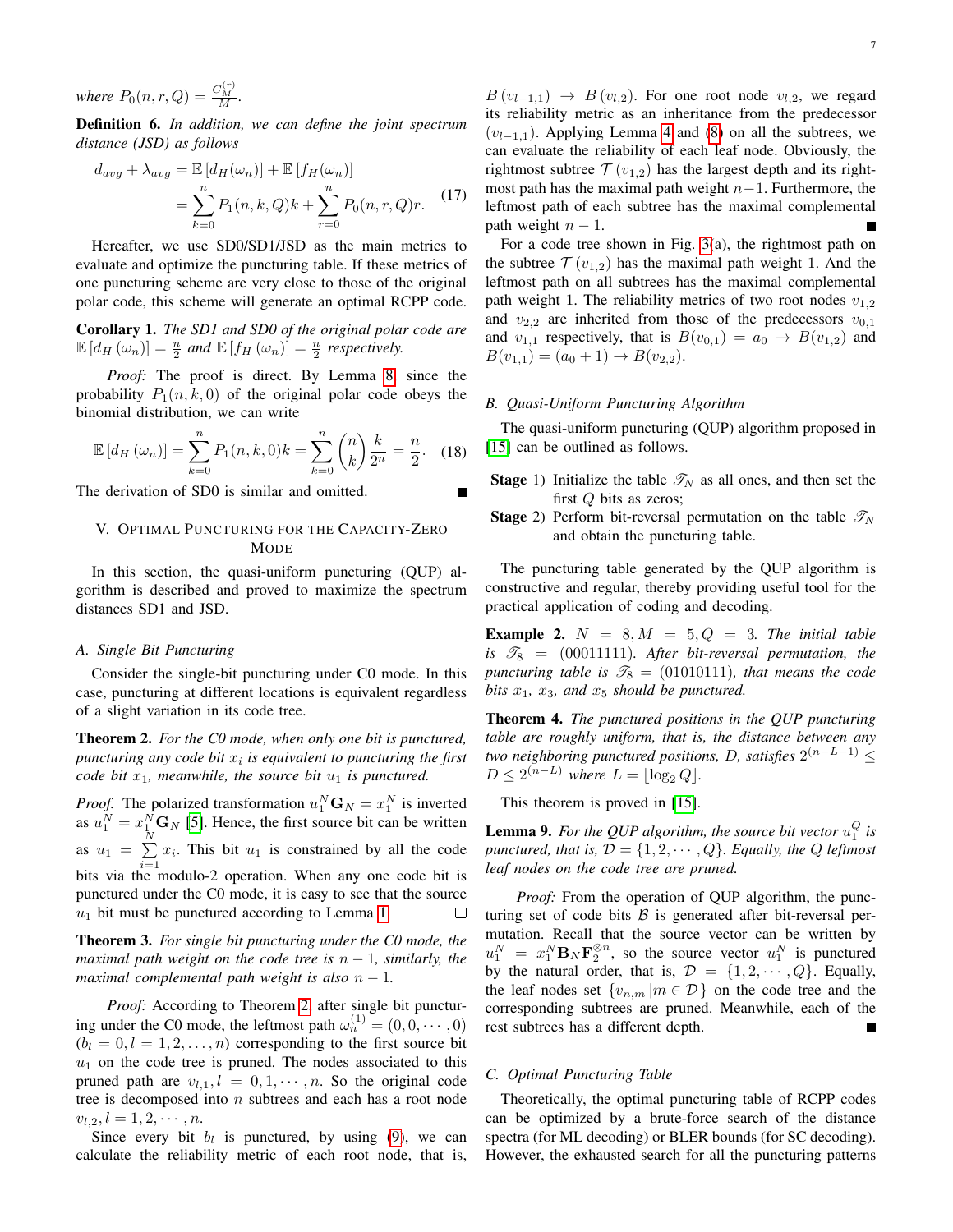is difficult to be realized. We are, therefore, concerned with the puncturing scheme to optimize the spectrum distances.

<span id="page-7-0"></span>Lemma 10. *For a subtree after any puncturing scheme under the C0 mode, suppose*  $v_{l,m}$  *and*  $v_{l-1,\lceil \frac{m}{2} \rceil}$  *are a root node and its predecessor respectively. Let*  $\zeta_n$  *denote a pruned path from the original root*  $v_{0,1}$  *to a punctured leaf node and*  $\mathit{containing the \,\textit{leftmost path of the subtree} \, \mathcal{T}\left(v_{l-1,\left\lceil \frac{m}{2} \right\rceil }\right)\textit{. So}$ *the reliability of the root node*  $v_{l,m}$  *can be addressed by* 

$$
B(v_{l,m}) = a_0 + f_H(\zeta_n) - 1 - (n - l)
$$
 (19)

*where*  $f_H(\zeta_n)$  *is the complemental path weight.* 

*Proof:* Given the puncturing set of source bits D for an arbitrary puncturing, the leaf nodes pertaining to this set can be bit-by-bit punctured on the original code tree. Obviously, the source bit  $u_1$  should be punctured firstly and the reliability metrics of the root nodes on the resulted subtrees can be inherited from the predecessors on the pruned path  $\omega_n^{(1)}$  by Theorem [3.](#page-6-2) Since the pruned path  $\omega_n^{(1)}$  is an all-zero path, the corresponding path weight is 0 and only the complemental path weight affects the calculation of the reliability. Assuming that one root node is  $v_{l,2}$  and the corresponding partial path (from the original root to this node) is  $\phi_l$ , the reliability of this root can be expressed as  $B(v_{l,2}) = B(v_{l-1,1}) = a_0 + f_H(\phi_l)$ .

Furthermore, the rest punctured source bits can be pruned from these subtrees. Each subtree  $\mathcal{T}(v_{l,2})$  can be regarded as a perfect code tree. According to Lemma [6,](#page-4-5) the leftmost path on these trees will be punctured and a group of new subtrees are generated. Then, for a root node  $v_{l,m}$  on a final subtree, assuming the corresponding path  $\theta_l$  is a path from the original root to this root node, by Theorem [3,](#page-6-2) the reliability can be written as  $B(v_{l,m}) = a_0 + f_H(\theta_l)$ . Generally, the pruned path  $\zeta_n$  can be decomposed into two partial paths, that is,  $\zeta_n = (\psi_{l-1}, \chi_{n-l+1})$ , where the partial path  $\psi_{l-1}$  is a path from the original root  $v_{0,1}$  to the node  $v_{l-1,\lceil \frac{m}{2} \rceil}$  and the partial path  $\chi_{n-l+1}$  is a path from the node  $v_{l-1,\lceil \frac{m}{2} \rceil}$  to the pruned leaf node. By Lemma [6,](#page-4-5) the path  $\chi_{n-l+1}$  is an all-zero path and the branch between the node  $v_{l-1,\lceil \frac{m}{2} \rceil}$  and the node  $v_{l,m}$ is taken the value 1. Hence, we have  $f_H(\theta_l) = f_H(\psi_{l-1}) =$  $f_H(\zeta_n) - f_H(\chi_{n-l+1}) = f_H(\zeta_n) - 1 - (n-l).$ 

<span id="page-7-2"></span>**Theorem 5.** *Given a RCPP code with a length*  $M = N - Q$ *, for the C0 mode, the puncturing table generated by the QUP algorithm will maximize the spectrum distance SD1.*

*Proof:* For an arbitrary puncturing scheme under the C0 mode, the original code tree can be decomposed into a group of subtrees. Assuming that each subtree has a depth  $l_j$  and  $2^{l_j}$ leaf nodes, the depth satisfies  $0 \le l_j \le n - 1$  by Theorem [3.](#page-6-2) So the code length  $M$  can be expressed as

<span id="page-7-3"></span>
$$
\sum_{l_j} 2^{l_j} \alpha_{l_j} = M \tag{20}
$$

where  $\alpha_{l_i} = 0, 1, 2, \cdots$  stands for the number of subtrees with the depth  $l_j$ . Define a set  $\mathcal{E} = \{l_j | \alpha_{l_j} \neq 0\}$ , whose elements are arranged in the ascending order, that is,  $l_1 \leq l_2 \leq \ldots \leq$   $l_{\mathcal{E}}$ . So we can calculate the SD1 over all subtrees by Lemma [10,](#page-7-0) yielding

<span id="page-7-1"></span>
$$
\mathbb{E}\left[d_{H}(\omega_{n})\right] = \sum_{j=1}^{|\mathcal{E}|} \sum_{k=0}^{l_{j}} \frac{1}{M} {l_{j} \choose k} k \alpha_{l_{j}}
$$
\n
$$
= \sum_{j=1}^{|\mathcal{E}|} \sum_{k=0}^{l_{j}} \frac{2^{l_{j}}}{M} \frac{1}{2^{l_{j}}} {l_{j} \choose k} k \alpha_{l_{j}}
$$
\n
$$
= \sum_{j=1}^{|\mathcal{E}|} \frac{2^{l_{j}}}{M} \alpha_{l_{j}} \sum_{k=0}^{l_{j}} \frac{1}{2^{l_{j}}} {l_{j} \choose k} k = \sum_{j=1}^{|\mathcal{E}|} \frac{2^{l_{j}-1}}{M} l_{j} \alpha_{l_{j}}.
$$
\n(21)

Just as the proof of Corollary [1,](#page-6-3) the last equality is derived from the mean of binomial distribution.

For any puncturing scheme, the number  $\alpha_{l_j}$  can be an arbitrary integer, such as  $\alpha_{l_i} = 0, 1, 2, \cdots$ . We can treat the structure of SD1 in [\(21\)](#page-7-1) as a representation and carry of binary number from low-order to high-order. Assuming two consecutive orders  $l_{i-1}$  and  $l_i$  ( $l_i \ge l_{i-1} + 1$ ) and the corresponding digits  $\alpha_{l_{i-1}} = 2$  and  $\alpha_{l_i} = 1$ , it is easy to assert

$$
(l_{j-1})2^{l_{j-1}-1}\alpha_{l_{j-1}}(=2) < l_j 2^{l_j} \alpha_{l_j}(=1). \tag{22}
$$

Hence, in order to maximize SD1, the digits  $\alpha_{l_j}$  should be limited to 0 or 1. This means that  $(\alpha_{n-1}, \dots, \alpha_0)$  is the binary expansion of the code length M.

On the other hand, according to lemma [9,](#page-6-4) the digits  $\alpha_{l_i}$ corresponding the QUP algorithm are taken the values 0 or 1. Therefore, the puncturing table of QUP algorithm can maximize the SD1.

<span id="page-7-5"></span>**Theorem 6.** *Given a RCPP code with a length*  $M = N - Q$ *, for the C0 mode, the puncturing table generated by the QUP algorithm will maximize the spectrum distance JSD.*

*Proof:* Like the proof of Theorem [5,](#page-7-2) for an arbitrary puncturing scheme under the C0 mode, the code length can be expanded by [\(20\)](#page-7-3). For the subtrees with the same depth  $l_j$ , define  $\mathcal{G}_j = \{ \psi_{j,s} | s = 1, 2, \cdots, \alpha_{l_j} \}$  as a pruned path set, where  $\psi_{j,s}$  is the s-th pruned path containing a predecessor of one subtree. Let  $n_{j,s} = f_H(\psi_{j,s}) - 1$ .

Thus, according to Lemma [10,](#page-7-0) the spectrum distance SD0 can be calculated by averaging over all subtrees to yield

$$
\mathbb{E}\left[f_H(\omega_n)\right] = \sum_{j=1}^{|\mathcal{E}|} \sum_{s=1}^{\alpha_{l_j}} \sum_{r=0}^{l_j} \frac{1}{M} {l_j \choose r} (r + n_{j,s} - l_j)
$$
  
\n
$$
= \sum_{j=1}^{|\mathcal{E}|} \sum_{s=1}^{\alpha_{l_j}} \sum_{r=0}^{l_j} \frac{1}{M} {l_j \choose r} n_{j,s} - \sum_{j=1}^{|\mathcal{E}|} \frac{2^{l_j - 1}}{M} l_j \alpha_{l_j}
$$
(23)  
\n
$$
= \sum_{j=1}^{|\mathcal{E}|} \frac{2^{l_j}}{M} \sum_{s=1}^{\alpha_{l_j}} n_{j,s} - \mathbb{E}\left[d_H(\omega_n)\right]
$$

where the second line is derived from the mean of the binomial distribution. The above expression enables us to explicitly represent the JSD as

<span id="page-7-4"></span>
$$
\mathbb{E}\left[d_H(\omega_n)\right] + \mathbb{E}\left[f_H(\omega_n)\right] = \sum_{j=1}^{|\mathcal{E}|} \frac{2^{l_j}}{M} \sum_{s=1}^{\alpha_{l_j}} n_{j,s}. \tag{24}
$$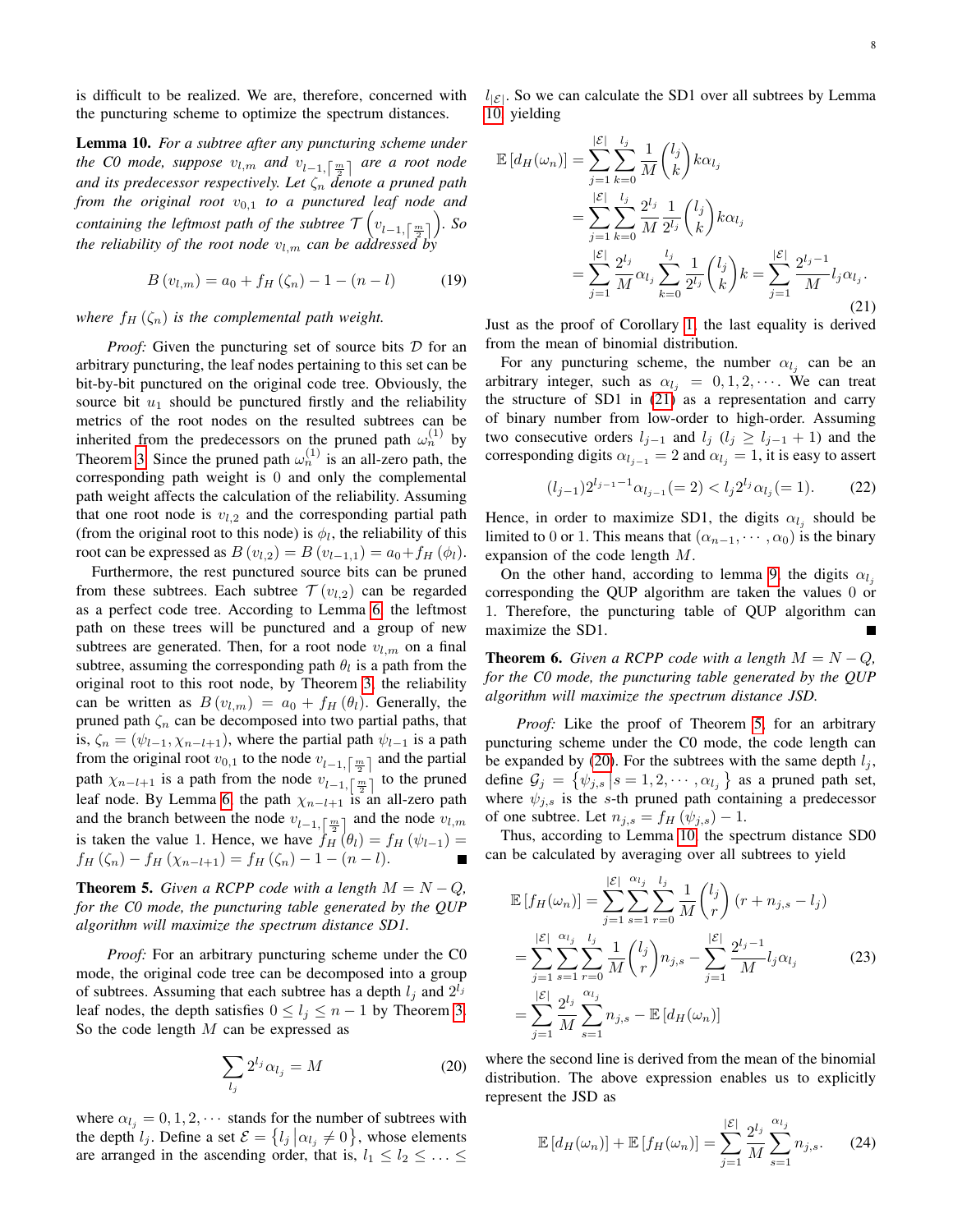We also treat the structure of JSD in [\(24\)](#page-7-4) as a process of binary carry computation from low-order to high-order. Assuming two consecutive orders  $l_j$  and  $l_{j+1}$ , if  $\alpha_{l_j} = 2$ for an arbitrary puncturing, there are two digits,  $n_{j,1}$  and  $n_{i,2}$ , for two subtrees. On the contrary, if QUP scheme is applied, there is only one subtree and the corresponding digit is  $n'_{j+1,1} = \max\{n_{j,1}, n_{j,2}\}.$  Obviously, we have

<span id="page-8-0"></span>
$$
2^{l_j} (n_{j,1} + n_{j,2}) \le 2^{l_{j+1}} n'_{j+1,1} (= \max\{n_{j,1}, n_{j,2}\})
$$
. (25)

Therefore, the puncturing table generated by QUP algorithm can maximize the JSD by a recursion of [\(25\)](#page-8-0).

For puncturing with the QUP algorithm, the code length M is expressible as

<span id="page-8-2"></span>
$$
\sum_{j=1}^{|\mathcal{F}|} 2^{l_j} = M \tag{26}
$$

where  $\mathcal{F} = \{l_j | \alpha_{l_j} = 1\}$  satisfies  $l_1 \leq l_2 \leq \cdots \leq l_{|\mathcal{F}|}.$ 

Corollary 2. *The PWEF1 of a RCPP code constructed by QUP algorithm is*  $\mathcal{H}(X) = \sum_{n=1}^{|{\mathcal{F}}|} (X_n - X_n)$  $j=1$  $(1 + X)^{l_j} = \sum^{|{\mathcal{F}}|}$  $j=1$  $\frac{l_j}{\sum}$  $k=0$  $\binom{l_j}{k} X^k$ .

<span id="page-8-1"></span>**Theorem 7.** Suppose a RCPP code with the length  $M =$ N − Q*, for the C0 mode, the SD1 corresponding to QUP satisfies*  $\frac{n-2}{2} \leq \mathbb{E}\left[d_H(\omega_n)\right] \leq \frac{n-1}{2}$ .

*Proof:* First, we prove the right-side inequality. Due to  $l_i \leq n-1$ , we have

$$
\sum_{j=1}^{|\mathcal{F}|} \frac{2^{l_j - 1}}{M} l_j \le \sum_{j=1}^{|\mathcal{F}|} \frac{2^{l_j - 1}}{M} (n - 1)
$$

$$
= \frac{n - 1}{2} \sum_{j=1}^{|\mathcal{F}|} \frac{2^{l_j}}{M} = \frac{n - 1}{2}.
$$
(27)

Next, let  $S_0 =$  $\sum_{i=1}^{|\mathcal{F}|}$  $j=1$  $\frac{2^{l_j-1}}{M}l_j =$  $\sum_{i=1}^{\lfloor \mathcal{F} \rfloor -1}$  $j=1$  $\frac{2^{l_j}}{2M}l_j + \frac{(n-1)2^{n-1}}{2M}$  and

 $S_1 =$  $\sum_{i=1}^{|\mathcal{F}|}$  $j=1$  $\frac{(n-2)2^{l_j}}{2M} = \frac{n-2}{2}$ , we need to prove  $S_0 > S_1$ . Due to  $l_{\mathcal{F}} = n - 1$ , we have

$$
S_0 - S_1 = \frac{1}{2M} \left[ 2^{n-1} - \sum_{j=1}^{|\mathcal{F}|-1} (n - 2 - l_j) 2^{l_j} \right]
$$
  
\n
$$
\geq \frac{1}{2M} \left[ 2^{n-1} - \sum_{k=0}^{n-2} (n - 2 - k) 2^k \right]
$$
  
\n
$$
\stackrel{(1)}{=} \frac{1}{2M} \left[ 2^{n-1} - (2^{n-1} - n) \right] = \frac{n}{2M} > 0
$$
 (28)

where the equality (1) is derived from the summation of arithmetico-geometric sequence [\[24\]](#page-14-21).

<span id="page-8-3"></span>Corollary 3. *For the C0 mode, the JSD corresponding to QUP satisfies*  $n - 2 \le d_{avg} + \lambda_{avg} \le n - 1$ .

*Proof:* By Theorem [6,](#page-7-5) for the QUP puncturing, there is only one prune path corresponding to a subtree with a depth  $l_i$ and this path contains the leftmost path of the parent subtree. 9

So we have  $l_j \leq n_{j,1} \leq n-1$ . Like the proof in Theorem [7,](#page-8-1)  $\sum_{i=1}^{|\mathcal{F}|}$  $\frac{2^{l_j}}{M} n_{j,1} \leq \sum$  $\frac{2^{l_j}}{M}(n-1) = n-1.$ we have  $j=1$  $j=1$  $\int_{0}^{\infty}$  left-side inequality, by Theorem [7,](#page-8-1) we have  $\sum_{i=1}^{|\mathcal{F}|}$  $\frac{2^{l_j}}{M} n_{j,1} \geq \sum_{l=1}^{|\mathcal{F}|}$  $\frac{2^{l_j}}{M} l_j = 2 \mathbb{E} [d_H(\omega_n)] \geq n - 2.$ П  $j=1$  $j=1$ 

# *D. Equivalent Class*

Recall that for single bit puncturing under the C0 mode, any code bit puncturing is equivalent by Theorem [2.](#page-6-1) Generally, we have the following definition about the equivalent class for multiple bit puncturing.

Definition 7. *Given the puncturing set of source bits* D *and its corresponding puncturing table*  $\mathcal{T}_N$  *(or puncturing set of code bits B*), *if another puncturing table*  $\mathcal{T}'_N$  *(or B') can generate the same set*  $\mathcal{D}$ *, we call these two tables*  $\mathscr{T}_{N}$  *and*  $\mathscr{T}'_{N}$  *(or two sets* B *and* B 0 *) are equivalent, that is, they belong to an equivalent class.*

For the QUP algorithm, the puncturing length  $Q$  can be expressed as

$$
\sum_{z=1}^{|\mathcal{U}|} 2^{m_z} = Q \tag{29}
$$

where  $U = \{m_z\}$  and satisfies  $m_1 \leq m_2 \leq \ldots \leq m_{|U|}$ . Further, let  $m_0 = -\infty$  and  $m_{|\mathcal{U}|+1} = n$ . We introduce the function  $h(x) = 2^x$  to simplify the analysis.

Theorem 8. *For the C0 mode, the number of puncturing tables equivalent to that generated by QUP algorithm is*  $h\left(\sum_{z=1}^{|U|}(n-2|U|+2z-m_z) 2^{m_z}\right)$ .

*Proof:* Given a dual trellis with the original length  $N =$  $2^{n}$ , we use  $s_{p,q}, p = 1, 2, \cdots, n, q = 0, 1, \cdots, n$  to denote a variable node at the  $p$ -th row and the  $q$ -th column, where the row index is ascending from top to bottom and the column index is increasing from left to right.

By Lemma [9,](#page-6-4) the source puncturing set generated by the QUP algorithm is  $\mathcal{D} = \{1, 2, \cdots, Q\}$ . Let  $E_z = \sum_{o=z+1}^{\vert \mathcal{U} \vert} 2^{m_o}$ and  $E_{|\mathcal{U}|} = 0$ . The set D can be decomposed into a group of subsets, that is,  $\mathcal{D} = \bigcup_{z=1}^{\vert \mathcal{U} \vert} \mathcal{D}_z$ , where  $\mathcal{D}_z =$  ${i | i = E_z + 1, \cdots, E_z + 2^{m_z}}$ . By this decomposition, we can separately consider the number of equivalent tables corresponding to each subset.

Suppose there are  $J_z = \sum_{e=0}^{z-1} 2^{m_e}$  source bits have been punctured, these nodes will generate  $\xi_{z-1}$  equivalent puncturing schemes with  $J_z$  candidate puncturing nodes at column  $m_z$ due to the iterative application of Lemma [1.](#page-3-1) At the present, we calculate the number of equivalent puncturings corresponding to the source bits in  $\mathcal{D}_z$ .

Define the relative node set on the trellis as  $\{s_{p,0} | p \in \mathcal{D}_z\}$ and the corresponding source vector as  $u_{\mathcal{D}_z}$ . Let  $N_z$  =  $2^{m_z}$ . After extending these nodes from column 0 to column  $m_z$ , we can obtain a local code vector  $c_1^{N_z}$  which satisfies  $u_{\mathcal{D}_z} \mathbf{F}_2^{\otimes m_z} = c_1^{N_z} \mathbf{B}_{N_z}$ . So the corresponding nodes in the set  $\Lambda_z = \{s_{p,m_z} | p \in \mathcal{D}_z \}$  become fully dependent by this local coding constraint. In order to puncture the nodes in  $\mathcal{D}_z$ , the nodes in  $\Lambda_z$  are inevitably punctured.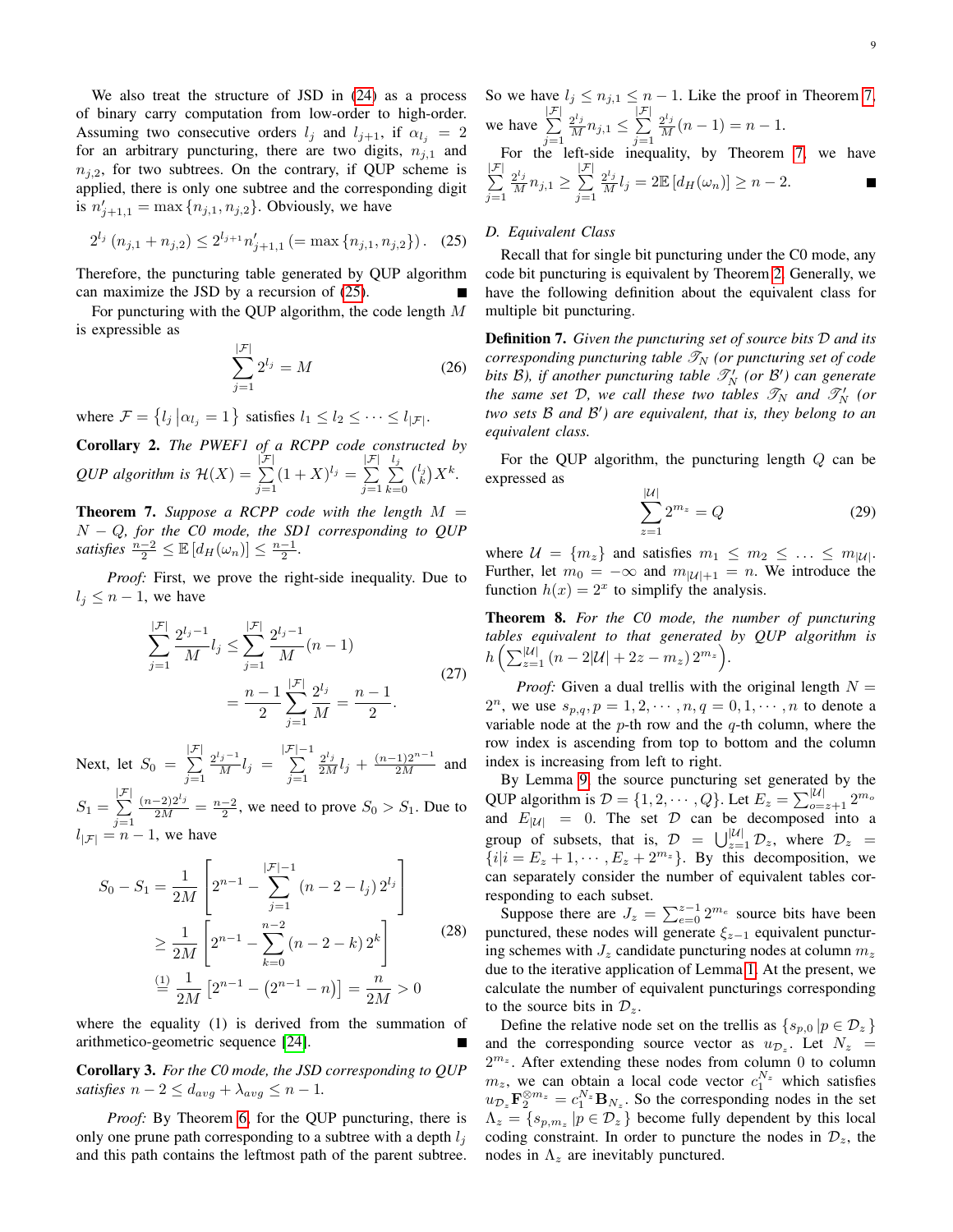In all  $\xi_{z-1}$  equivalent puncturing schemes, we consider each constraint between the candidate nodes of one scheme and the nodes in  $\Lambda_z$ . Without loss of generality, the candidate nodes in the set  $\Xi_z = \left\{ s_{p,m_z} | p \in \bigcup_{e=1}^{z-1} \mathcal{D}_e \right\}$  are chosen to form a multi-butterfly constraint with the nodes in  $\Lambda_z$ .

Due to  $J_z < 2^{m_z}$ , we have  $|\Xi_z| < |\Lambda_z|$ . Let  $\Phi_z$  =  $\{s_{p,m_z} | p = E_z + 1, \ldots, E_z + J_z \}$ , we have  $\Phi_z \subset \Lambda_z$ . When extending from column  $m_z$  to column  $m_z + 1$ , the nodes in  $\Phi_z$  can form a multi-butterfly constraint with those in  $\Xi_z$ , that is,

$$
\begin{cases}\ns_{p,(m_z+1)} = s_{p,m_z} \oplus s_{(p+2^{m_z}),m_z} \\
s_{(p+2^{m_z}), (m_z+1)} = s_{(p+2^{m_z}),m_z}\n\end{cases}
$$
\n(30)

where  $s_{p,m_z} \in \Phi_z$  and  $s_{(p+2^{m_z}),m_z} \in \Xi_z$ . While, the nodes in  $\Phi_z^c = \Lambda_z - \Phi_z$  are free and not constrained by the set  $\Xi_z$ .

Hence, we consider the equivalent puncturing nodes corresponding to two sets  $\Phi_z$  and  $\Phi_z^c$  respectively. In the first case, the node  $s_{p,m_z} \in \Phi_z$  is a mandatory puncturing node and the node  $s_{(p+2^{m_z}),m_z} \in \Xi_z$  only is a candidate one. In order to ensure these two nodes are punctured, by Lemma [1,](#page-3-1) the generated nodes  $s_{p,(m_z+1)}$  and  $s_{(p+2^{m_z}), (m_z+1)}$  must be punctured. When extending from column  $m_z + 1$  to column  $m_{z+1}$ , each one of these two generated nodes can be regarded as a root of a tree with a depth  $(m_{z+1} - m_z - 1)$ . Since only one node is punctured on each tree, by Theorem [2,](#page-6-1) the number of equivalent puncturing nodes is  $2^{(m_{z+1}-m_{z}-1)}$ . Therefore, the total number of this case is  $\xi_z^1 = h(2J_z(m_{z+1} - m_z - 1)).$ 

In the second case, the node in  $\Phi_z^c$  is a mandatory puncturing node, which can also be regarded as a root of a tree with a depth  $(m_{z+1} - m_z)$ . Similarly by Theorem [2,](#page-6-1) the total number of equivalent schemes for this case is  $\xi_z^2$  =  $h((2^{m_z}-J_z)(m_{z+1}-m_z)).$  So the number of equivalent puncturings for the source bits in  $\bigcup_{e=1}^{z} \mathcal{D}_e$  is  $\xi_z = \xi_{z-1} \xi_z^1 \xi_z^2$ .

Iteratively applying the above analysis for all subsets, the number of equivalent puncturing tables of QUP algorithm is calculated by

<span id="page-9-1"></span>
$$
\xi = \prod_{z=1}^{|\mathcal{U}|} \xi_z^1 \xi_z^2
$$
  
= 
$$
\prod_{z=1}^{|\mathcal{U}|} h \left[ \sum_{e=0}^{z-1} 2^{m_e} (m_{z+1} - m_z - 2) + 2^{m_z} (m_{z+1} - m_z) \right]
$$
  
= 
$$
h \left[ \sum_{z=1}^{|\mathcal{U}|} \left( \sum_{e=0}^{z} 2^{m_e} (m_{z+1} - m_z) - 2 \sum_{e=0}^{z-1} 2^{m_e} \right) \right].
$$
 (31)

The second term of the argument inside the function  $h(\cdot)$ of [\(31\)](#page-9-1) can be rewritten as

<span id="page-9-2"></span>
$$
2\sum_{z=1}^{|\mathcal{U}|} \sum_{e=0}^{z-1} 2^{m_e}
$$
  
= 2|\mathcal{U}|2^{m\_0} + 2(|\mathcal{U}| - 1)2^{m\_1} + \dots + 2 \cdot 2^{m\_{|\mathcal{U}|-1}} (32)  
= 2\sum\_{z=1}^{|\mathcal{U}|} (|\mathcal{U}| - z)2^{m\_z}

where  $2^{m_0} = 0$  due to  $m_0 = -\infty$ .

Expanding the first term of the argument inside the function  $h(\cdot)$  of [\(31\)](#page-9-1) and by  $m_{|\mathcal{U}|+1} = n$ , we have

<span id="page-9-3"></span>
$$
\sum_{z=1}^{|\mathcal{U}|} \left[ \sum_{e=0}^{z} 2^{m_e} (m_{z+1} - m_z) \right]
$$
  
= 
$$
\sum_{e=0}^{1} 2^{m_e} (m_2 - m_1) + \dots + \sum_{e=0}^{|\mathcal{U}|} 2^{m_e} (m_{|\mathcal{U}|+1} - m_{|\mathcal{U}|})
$$
  
= 
$$
-\sum_{z=1}^{|\mathcal{U}|} m_z 2^{m_z} + m_{|\mathcal{U}|+1} \sum_{e=0}^{|\mathcal{U}|} 2^{m_e}
$$
  
= 
$$
\sum_{z=1}^{|\mathcal{U}|} (n - m_z) 2^{m_z}.
$$
 (33)

Combining [\(32\)](#page-9-2) and [\(33\)](#page-9-3), we complete the proof.

Example 3. *An equivalent class example for the QUP puncturing under the C0 mode is shown in Fig. [4.](#page-10-0) Given a dual trellis with the original code length* N = 8 *and the punctured bits number* Q = 3*, the puncturing set of source bits is*  $\mathcal{D} = \{1, 2, 3\}$ . Due to  $Q = 3 = 2^1 + 2^0$ , we have  $m_0 =$  $-\infty$ ,  $m_1 = 0$ ,  $m_2 = 1$ ,  $m_3 = 3$  *and*  $\mathcal{D}_2 = \{1, 2\}$ ,  $\mathcal{D}_1 = \{3\}$ .

*As shown in Fig. [4,](#page-10-0) since the nodes*  $\{s_{1,0}, s_{2,0}\}$  *and* {s1,1, s2,1} *compose a butterfly constraint (marked by a blue dash box),*  $s_{1,1}$  *and*  $s_{2,1}$  *are the mandatory puncturing nodes. On the other hand, the node*  $s_{3,0}$  *has two candidate puncturing nodes* s3,<sup>1</sup> *and* s4,<sup>1</sup> *(marked by a green cross). Therefore, for* the puncturing nodes in  $\mathcal{D}_1$ , the number of equivalent punctur*ings is*  $\xi_1 = 2^{2^{m_1}(m_2 - m_1)} = 2$ . Assuming the candidate node  $s_{3,1}$  *is selected to be punctured, then the nodes*  $s_{1,2}$  *and*  $s_{3,2}$ *must be punctured because these two nodes form a butterfly constraint with the nodes*  $s_{1,1}$  *and*  $s_{3,1}$ *.* 

*Hence, the number of equivalent puncturings for the node*  $s_{2,1}$  *is*  $\xi_2^2 = 2^{(2^{m_2}-2^{m_1})(m_3-m_2)} = 4$ *, which is corresponding to a perfect tree with the root*  $s_{2,1}$  *(marked by red lines). Moreover, the number of equivalent puncturings for the nodes*  $s_{1,2}$  and  $s_{3,2}$  is  $\xi_2^1 = 2^{2 \times 2^{m_1}(m_3 - m_2 - 1)} = 4$ , which is relative *to two perfect trees with these two nodes as the roots (marked by purple and yellow lines respectively). So the total number of equivalent puncturing tables is*  $\xi = 4 \times 4 \times 2 = 32$ .

*As an example, the puncturing set corresponding to QUP* algorithm is  $\mathcal{B} = \{1, 3, 5\}$ . There are two sets with equiv*alent puncturing, that is,* {{1, 2}, {3, 4}, {5, 6, 7, 8}} *and* {{1, 2, 3, 4}, {5, 6}, {7, 8}}*. We can arbitrarily select three indices from each set of these two set and form an equivalent puncturing scheme, such as* {2, 4, 6} *or* {2, 6, 8}*.*

# <span id="page-9-0"></span>VI. OPTIMAL PUNCTURING FOR THE CAPACITY-ONE MODE

In this section, reversal quasi-uniform puncturing (RQUP) is described and proved to maximize the SD0 and JSD.

## *A. Single Bit Puncturing*

Single bit puncturing under the C1 mode is symmetric to the operation under the C0 mode. Therefore, the corresponding polar spectra are also almost optimal.

П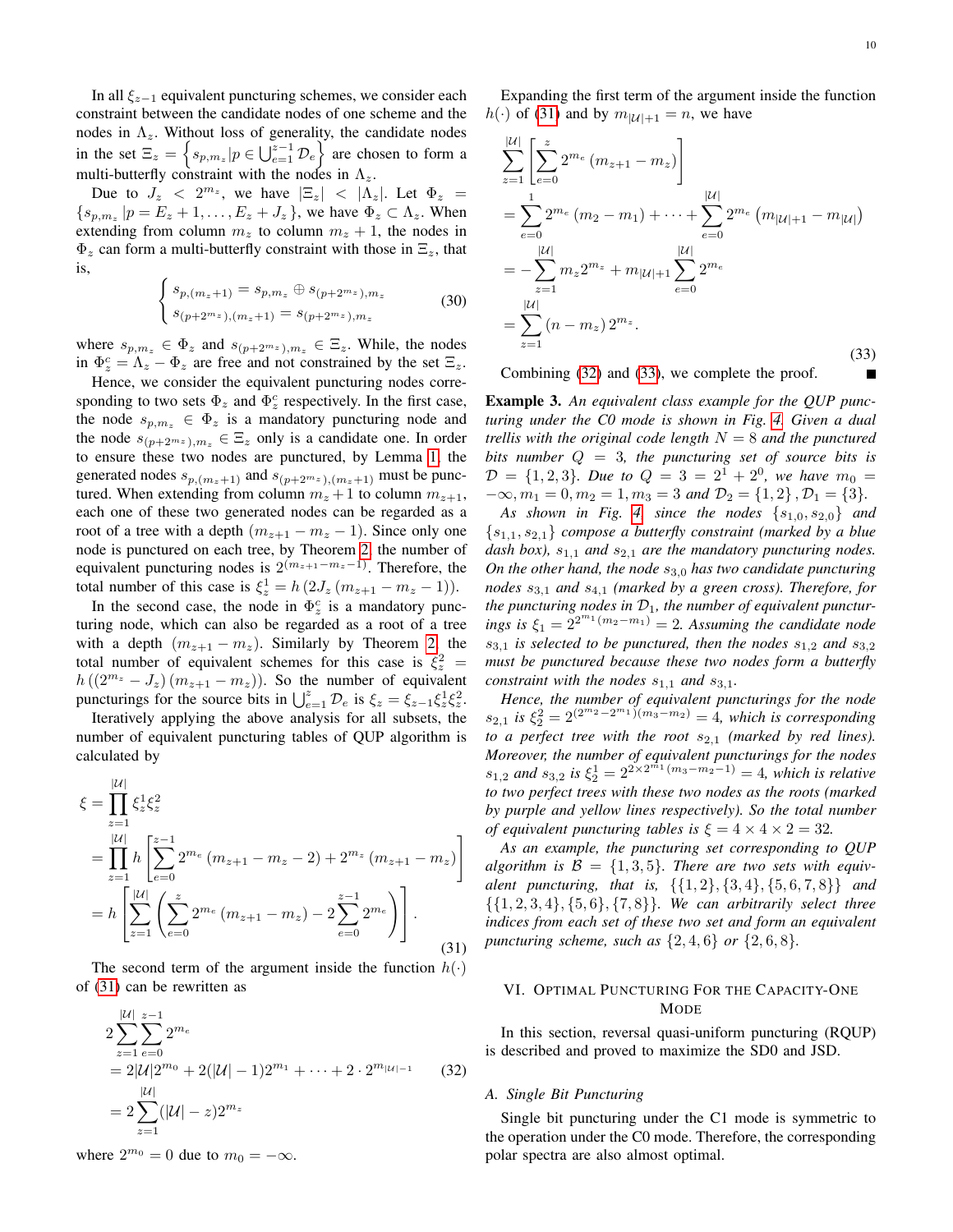

<span id="page-10-0"></span>Fig. 4. An example of QUP equivalent class on a dual trellis with  $N = 8$ and  $Q = 3$ 

Theorem 9. *For single bit puncturing under the C1 mode, the maximal complemental path weight on the code tree is*  $n - 1$ *, in addition, the maximal path weight is*  $n - 1$ *.* 

Based on the symmetry of single bit puncturing under the C0 and C1 modes, the proof is similar to that of Theorem [3](#page-6-2) and omitted.

#### *B. Reversal QUP algorithm*

For the C1 mode, the reversal quasi-uniform puncturing (RQUP) algorithm can be described as follows:

- **Stage** 1) Initialize the table  $\mathcal{T}_N$  as all ones, and then set the last Q bits of the vector as zeros;
- **Stage** 2) Perform bit-reversal permutation on the table  $\mathscr{T}_N$ and obtain the puncturing table.

One of the main differences between RQUP and QUP algorithm is that the initialization table of RQUP is reversal to that of QUP. The puncturing table generated by the RQUP algorithm is also constructive and regular. It is easy to prove that RQUP has a similar property of Theorem [4.](#page-6-5)

Theorem 10. *RQUP algorithm can ensure that each punctured code bit is known by the decoder.*

*Proof:* Let  $\hat{x}_1^N = x_1^N \mathbf{B}_N$  denote the codeword after bitreversal permutation. For the RQUP algorithm, the subvector  $\hat{x}_{N-Q+1}^N$  should be punctured. Due to the coding constraint  $u_1^N \mathbf{F}_2^{\otimes n} = \hat{x}_1^N$  and the lower-triangle property of the matrix  $\mathbf{F}_2^{\otimes n}$ , if each source bit  $u_{N-j}$ ,  $j = 0, 1, \cdots, Q-1$  is set to a frozen value, each bit  $\hat{x}_{N-j}$  will be set to a fixed value.  $\overline{\phantom{a}}$ 

Corollary 4. *For the RQUP algorithm, the source bit vector*  $u_{N-Q+1}^N$  *is punctured, that is,*  $D = \{N-Q+1, \cdots, N\}.$ *Equally, the* Q *rightmost leaf nodes on the code tree are pruned.*

## *C. Optimal Puncturing Table*

Like the RCPP code design under the C0 mode, we also concern the puncturing scheme under the C1 mode to optimize the spectrum distance.

<span id="page-10-1"></span>Lemma 11. *For a subtree after any puncturing scheme under the C1 mode, suppose*  $v_{l,m}$  and  $v_{l-1,\lceil \frac{m}{2} \rceil}$  are the *root node and its predecessor. Let* ζ<sup>n</sup> *denote a pruned path containing the rightmost path of the subtree*  $\tau\left(v_{l-1,\lceil \frac{m}{2} \rceil}\right)$ . *So the reliability of the root node*  $v_{l,m}$  *can be expressed by*  $B(v_{l,m}) = 2^{(d_H(\zeta_n)-1-(n-l))}a_0.$ 

*Proof:* Like the proof of Lemma [10,](#page-7-0) for a root node  $v_{l,m}$ on a final subtree, assuming the corresponding path  $\theta_l$  is a path from the original root to this root node, by Lemma [5,](#page-3-8) the reliability can be written as  $B(v_{l,m}) = 2^{d_H(\theta_l)}a_0$ . Further, like the definition in lemma [10,](#page-7-0) the pruned path  $\zeta_n$  can be decomposed into two partial paths, that is,  $\zeta_n = (\psi_{l-1}, \chi_{n-l+1}).$ By Lemma [7,](#page-4-6) the path  $\chi_{n-l+1}$  is an all-one path and the branch between the node  $v_{l-1,\lceil \frac{m}{2} \rceil}$  and the node  $v_{l,m}$  is taken the value 0. Hence, we have  $d_H(\theta_l) = d_H(\psi_{l-1}) =$  $d_H(\zeta_n) - d_H(\chi_{n-l+1}) = d_H(\zeta_n) - 1 - (n-l).$ 

Theorem 11. *Given a RCPP code generated under the C1 mode, the puncturing table generated by the RQUP algorithm will maximize the spectrum distance SD0.*

*Proof:* For an arbitrary puncturing scheme under the C0 mode, the original code tree can be decomposed into a group of subtrees.

Using the binary expansion in [\(20\)](#page-7-3) and the definition of set  $\mathcal E$  in Theorem [5,](#page-7-2) we can calculate and average the spectrum distance SD0 over all subtrees by Lemma [11,](#page-10-1) that is, SD0 can be written as

$$
\mathbb{E}[f_H(\omega_n)] = \sum_{j=1}^{|\mathcal{E}|} \sum_{r=0}^{l_j} \frac{1}{M} {l_j \choose r} r \alpha_{l_j} = \sum_{j=1}^{|\mathcal{E}|} \frac{2^{l_j - 1}}{M} l_j \alpha_{l_j}.
$$
 (34)

Like the proof in Theorem [5,](#page-7-2) in order to maximize SD0, the digit  $\alpha_{l_j}$  should be limited to 0 or 1. This means that  $(\alpha_{n-1}, \ldots, \alpha_0)$  is the binary representation of the code length M. Therefore, the RQUP algorithm can maximize SD0. Г

**Theorem 12.** *Given a RCPP code with a length*  $M = N - Q$ *, for the C1 mode, the puncturing table generated by the RQUP algorithm will maximize the spectrum distance JSD.*

*Proof:* Like the proof of Theorem [6,](#page-7-5) for an arbitrary puncturing scheme under the C1 mode, we introduce a pruned path set  $\mathcal{G}_j = \{ \psi_{j,s} | s = 1, 2, \cdots, \alpha_{l_j} \}$  and a digit  $n_{j,s} =$  $d_H(\psi_{j,s})$  – 1. So SD1 can be calculated and averaged over all subtrees by Lemma [11,](#page-10-1) that is,

$$
\mathbb{E}\left[d_H(\omega_n)\right] = \sum_{j=1}^{|\mathcal{E}|} \frac{2^{l_j}}{M} \sum_{s=1}^{\alpha_{l_j}} n_{j,s} - \mathbb{E}\left[f_H(\omega_n)\right]. \tag{35}
$$

By the same proof in Theorem [6,](#page-7-5) we conclude that RQUP algorithm can maximize the JSD.

Corollary 5. *The PWEF0 of a RCPP code constructed by RQUP algorithm is*

$$
\mathcal{C}(X) = \sum_{j=1}^{|\mathcal{F}|} (1+X)^{l_j} = \sum_{j=1}^{|\mathcal{F}|} \sum_{r=0}^{l_j} \binom{l_j}{r} X^r, \qquad (36)
$$

where the set  $\mathcal F$  is defined in [\(26\)](#page-8-2).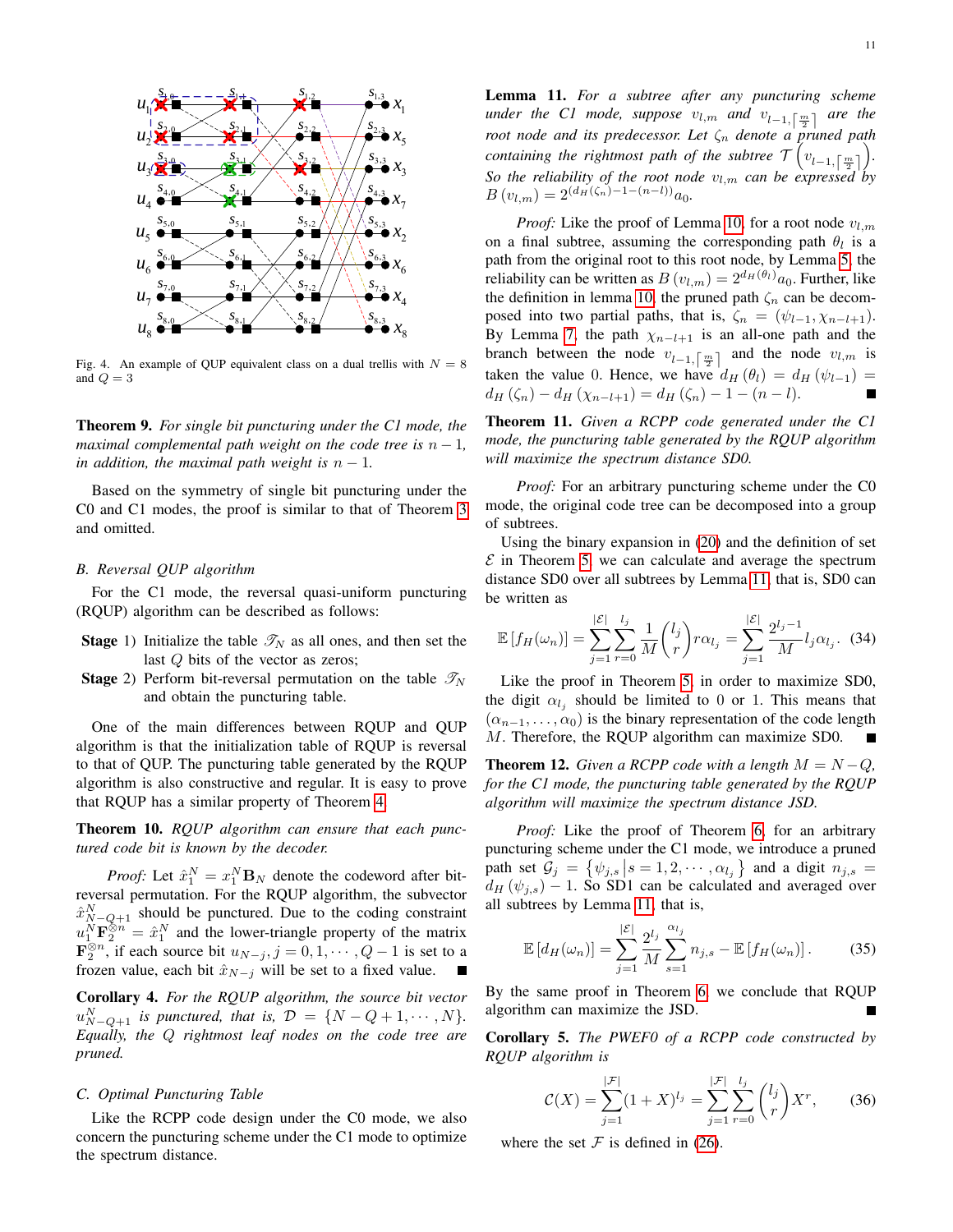<span id="page-11-2"></span>**Theorem 13.** *Suppose a RCPP code with a length*  $M = N -$ Q*, for the C1 mode, the SD0 and JSD corresponding to RQUP satisfies*  $\frac{n-2}{2} \leq \mathbb{E}[f_H(\omega_n)] \leq \frac{n-1}{2}$  and  $n-2 \leq d_{avg}$  +  $\lambda_{avg} \leq n-1$  *respectively.* 

The proof is similar to that of Theorem [7](#page-8-1) and Corollary [3.](#page-8-3)

## <span id="page-11-0"></span>VII. NUMERICAL ANALYSIS AND SIMULATION RESULTS

In this section, at first, we compare various puncturing schemes under the C0 or C1 modes by calculating the spectrum distances SD0/SD1. Then RCPP codes based on different puncturing schemes under SC or SCL decodings are evaluated. Furthermore, the BLERs of RCPP and turbo codes are also compared via simulations over AWGN channels.

# *A. Numerical Analysis of Puncturing Schemes*

We compare the spectrum distances of various puncturing schemes. For the C0 mode, we mainly concern three typical puncturing schemes, such as QUP algorithm [\[15\]](#page-14-7), the algorithm proposed by Eslami *et al.* [\[14\]](#page-14-4) and that proposed by Shin *et al.* [\[16\]](#page-14-5). On the other hand, for the C1 mode, we mainly investigate two puncturing schemes, such as RQUP algrithm proposed in this paper and the algorithm proposed by Wang *et al.* [\[17\]](#page-14-8). For the latter, given the generator  $\mathbf{G}_N$ , the index of column with column weight 1 is selected as the punctured position. However there may be many selections for the column weight 1 as stated in [\[17,](#page-14-8) Algorithm1]. In order to simplify evaluation, we use a puncturing table where the last Q code bits are punctured as a reference of Wang algorithm.



<span id="page-11-1"></span>Fig. 5. Spectrum distances (SD1 or SD0) for different puncturing schemes under the C0 or C1 modes

For all the puncturing schemes under the C0 or C1 modes, the spectrum distances SD1/SD0 versus code length  $(M =$  $1 \sim 1024$ ) are shown in Fig. [5.](#page-11-1) Among the three puncturing schemes (QUP/Shin/Eslami) under the C0 mode, the SD1 of QUP algorithm is larger than that of the others due to the optimal polar spectra PS1. Similarly, the SD0 of RQUP is better than that of Wang method due to the optimal PS0. Recall that the polar spectra of QUP and RQUP schemes

are symmetrical, the SD1 of QUP and SD0 of RQUP are overlapped as depicted in Fig. [5.](#page-11-1) Further, we observe that the SD1 (SD0) of QUP (RQUP) is distributed between  $\frac{n-2}{2}$  and  $\frac{n-1}{2}$  which is consistent with Theorem [7](#page-8-1) [\(13\)](#page-11-2).

For JSDs of all the puncturing schemes, we can observe the similar results, that is, QUP or RQUP have the maximal JSDs under the C0 or C1 modes. Due to the limitation of space, these results are not shown here. However, the performance comparison just based on JSD may result a bias conclusion. As an example, SD1 versus SD0 at the code length  $M =$  $990 \sim 1024$  for all the schemes is drawn in Fig. [6.](#page-11-3)



<span id="page-11-3"></span>Fig. 6. Spectrum distance (SD1) vs Spectrum distance (SD0)

In this 2-D chart, the point A located at  $(5, 5)$  is relative to the SD1/SD0 of the original polar code with the code length 1024. Recall that the aim of RCPP codes optimization is to approach the spectrum distances of the parent codes as close together as possible, that is, in this chart, the more one point corresponding to a puncturing scheme is close to the point A, the better this scheme will achieve an error performance. All points relative to QUP are concentrated at (5, 4) and all points relative to RQUP at  $(4, 5)$ . Obviously, among the three puncturing schemes (QUP/Shin/Eslami) under the C0 mode, QUP has the maximal value of SD1 when the value of SD0 is fixed. On the other hand, given the fixed SD1, the SD0 of QUP is larger than that of Wang scheme.

#### *B. Simulation Results*

First, we compare the error performance of RCPP codes with various puncturing schemes under the BI-AWGN channels. The Gaussian approximation algorithm [\[22\]](#page-14-22) is applied to construct these codes. Given the SC decoding and the parent code length  $N = 1024$ , the BLER performance comparisons of RCPP codes based on all the puncturing schemes with the code length  $M = 700$  $M = 700$  $M = 700$  are shown in Fig. 7 for the code rate  $R = 1/3$ ,  $R = 3/4$  and  $R = 1/2$  respectively.

For the low code rate  $R = 1/3$ , compared with other schemes, such as Wang, RQUP and Shin algorithms, we can see that QUP achieves the best error performance. On the other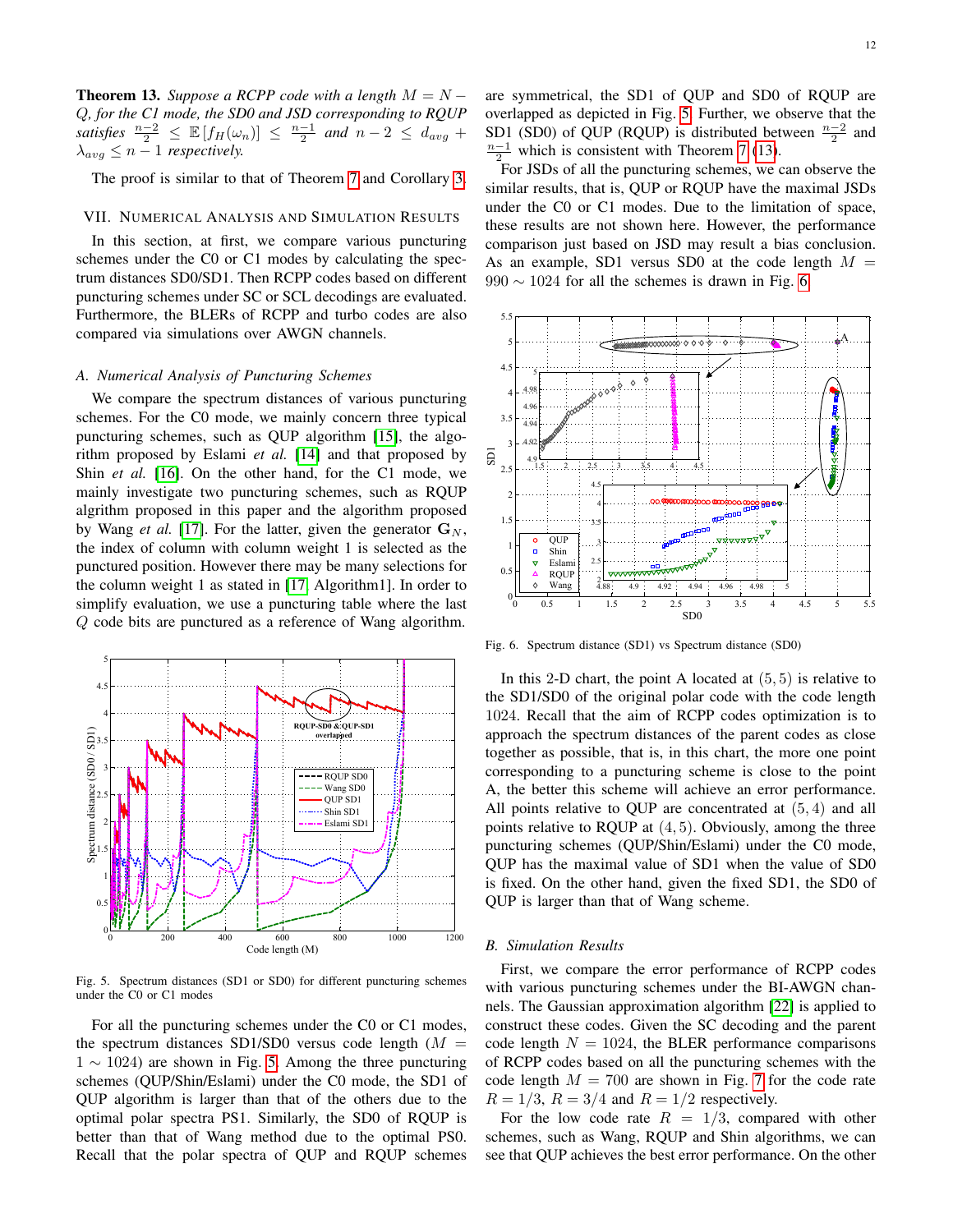

<span id="page-12-1"></span>Fig. 7. BLER performance comparisons under SC decoding for RCPP codes constructed by various puncturing schemes with the code length  $M = 700$ and code rate  $R = 1/3, 1/2, 3/4$  (the parent code length  $N = 1024$ ).

hand, for the high code rate  $R = 3/4$ , RQUP is the best one among all the puncturing schemes. These results are consistent with the analysis in Section [V](#page-6-0) and [VI.](#page-9-0) Further, we find that the error performance of QUP is worse than that of RQUP in the high code rate and vice versa in the low code rate. Especially, we observe that the schemes of QUP, RQUP and Wang can achieve almost the same performance and they are better than Shin or Eslami schemes. These phenomena may imply that the code rate  $R = 1/2$  is a critical value. So RQUP will be the best scheme when  $R > 1/2$  and QUP will be the best one when  $R < 1/2$ .

Next we compare the performance of RCPP and turbo codes under AWGN channel. RCPP codes are constructed from the parent code with the code length  $N = 1024$  by QUP or RQUP schemes and CA-SCL is used as a decoding algorithm with the maximum list size 32. An eight-state turbo code in 3GPP LTE standard [\[25\]](#page-14-23) is used as a reference. A CRC code is used in all concatenation coding schemes (both for turbo and RCPP codes). The Log-MAP algorithm is applied in turbo decoding and the maximum number of iterations is  $I_{\text{max}} = 8$ .

We investigate the relationship of bit signal noise ratio (SNR) and code length for these two codes. The performance curves of  $E_b/N_0$  vs code length M (200  $\sim$  4000) for the LTE turbo and RCPP codes (punctured by QUP and RQUP algorithms) at the BLER of  $10^{-1}$ ,  $10^{-3}$  and code rate  $R = 1/3, 3/4$  are shown in Fig. [8.](#page-12-2)

In most cases, RCPP codes can achieve additional coding gains relative to LTE turbo codes. For the low code rate  $R =$  $1/3$ , as shown in Fig. [8,](#page-12-2) a maximum  $0.5$  dB additional gain can be obtained at the code length  $M = 200$  and the RCPP codes punctured by QUP algorithms can achieve slightly better performance than those codes punctured by RQUP. On the other hand, for the high code rate  $R = 3/4$ , a maximum 1.35 dB performance gain can be attained at the code length  $M = 200$  and the BLER of  $10^{-3}$ . In contrast to the case of low code rate, the RQUP algorithms can generate better RCPP



<span id="page-12-2"></span>Fig. 8. Eb/N0 vs code length of RCPP codes (punctured by QUP and RQUP algorithms) and LTE turbo codes at the code rate  $R = 1/3, 3/4$  and BLER of 10−<sup>1</sup> , 10−<sup>3</sup>

codes in this case.

For the medium code rate  $R = 1/2$ , additional gain can be obtained and the RCPP codes punctured by QUP or RQUP algorithms can achieve the same performance. Due to the limitation of space, these results are not shown.

# VIII. CONCLUSIONS

<span id="page-12-0"></span>In this paper, we propose a theoretic framework based on the polar spectra to analyze and design rate-compatible punctured polar code. Guided by the spectrum distances, two simple quasi-uniform puncturing methods (QUP and RQUP) are proposed to generate the puncturing tables under the C0/C1 modes. By the analysis of the performance metrics, such as SD0/SD1/JSD, we prove that these two algorithms can achieve the maximal value of corresponding spectrum distance. Simulation results in AWGN channel show that the performance of RCPP codes by QUP or RQUP can be equal to or exceed that of the turbo codes at the same code length.

#### IX. PUNCTURE ALGORITHM

## APPENDIX

## *A. Proof of Lemma [1](#page-3-1)*

Without loss of generality, we consider the polarization  $(\widetilde{W}_2^{(1)}, \widetilde{W}_2^{(2)})$ . Under the C0 mode, due to  $\forall y_1, \mathbb{W}(y_1 | 0) =$ of the first scenario  $\mathcal{T}_2 = (0, 1)$ , that is,  $(\mathbb{W}, W) \mapsto$  $\dot{\mathbb{W}}(y_1 | 1) = \frac{1}{2}$ , for  $\forall y_1^2$ , the transition probabilities of polarized channel  $\widetilde{W}_2^{(1)}$  can be written by

$$
\widetilde{W}_2^{(1)}(y_1^2|0) = \sum_{u_2} \frac{1}{2} \mathbb{W}(y_1|u_2) W(y_2|u_2)
$$
  
=  $\mathbb{W}(y_1|0) \sum_{u_2} \frac{1}{2} W(y_2|u_2) = \widetilde{W}_2^{(1)}(y_1^2|1).$  (37)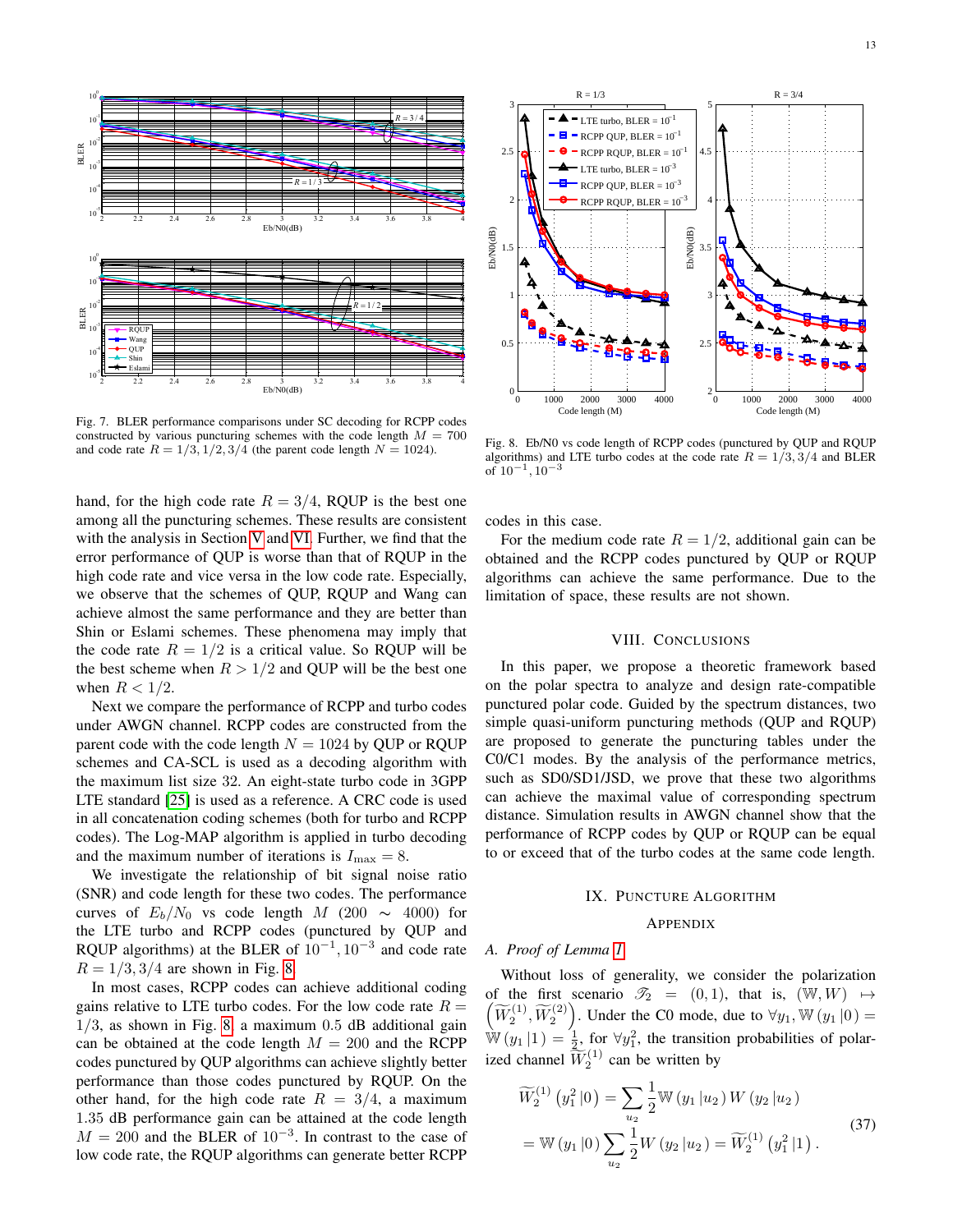# Algorithm 1: Optimal SF search algorithm

**Input:** SCMA system parameters and the precision  $\varepsilon$ ; **Output:** Optimal SF  $\alpha^*$ ; 1 Initialize  $a = 0$ ,  $b = 1$ , and calculate  $\Theta'(a)$ ,  $\Theta'(b)$ ; 2 while  $|a - b| > \varepsilon$  do  $3$  Calculate  $c = (a + b)/2$ ; 4 Run the S-EXIT method to calculate  $\Theta'(c)$ ; 5 if  $\Theta'(a) \cdot \Theta'(c) \leq 0$  then 6 | Let  $b = c$ ;  $\prime \star$  Optimal SF  $\alpha^* \in (a, c] \star \prime$  $7$  else 8 | Let  $a = c$ ; /\* Optimal SF  $\alpha^* \in (c, b)$  \*/ 9 Record  $\alpha^* = (a+b)/2;$ 

So the channel  $\widetilde{W}_2^{(1)}$  is degraded to a punctured channel and  $Z\left(\widetilde{W}_2^{(1)}\right)=1.$ 

On the other hand, we analyze the LLR of polarized channel  $\widetilde{W}_2^{(2)}$ . Let  $\mathbb{L}(y_2) = \ln \frac{W(y_2|0)}{W(y_2|1)}$  denote the LLR of B-DMC  $W(y_2 | u_2)$ . Due to  $\mathbb{L}(y_1) = 0$ , the corresponding probability density function (PDF) is  $F(\mathbb{L}(y_1)) = \delta(y_1)$ , where  $\delta(\cdot)$  is the Dirac function. Since the source bit  $u_2$  is relative to a variable node, the PDF of the corresponding LLR can be derived as

$$
F\left(\mathbb{L}\left(y_1^2, u_1\right)\right) = F\left(\mathbb{L}\left(y_1\right)\right) * F\left(\mathbb{L}\left(y_2\right)\right) = \delta(y_1) * F\left(\mathbb{L}\left(y_2\right)\right) = F\left(\mathbb{L}\left(y_2\right)\right),
$$
 (38)

where \* is the convolutional operation. So the polarized channel  $\widetilde{W}_2^{(2)}$  has the same reliability as that of the original **B-DMC**, that is,  $Z(\widetilde{W}_2^{(2)}) = Z(W) = Z_0$ .

For the second puncturing scheme, as shown in Fig. [1\(](#page-3-0)b), based on the symmetric property of swapping two channels ( $W$  and  $W$ ), we can conclude the same results.

# *B. Proof of Lemma [3](#page-3-4)*

The Bhattacharyya parameters of the polarized channels  $\widetilde{W}_N^{(i)}$  under the C1 mode can be written by

$$
Z\left(\widetilde{W}_{N}^{(i)}\right)
$$
  
= 
$$
\sum_{y_{1}^{N} \in \mathcal{Y}^{N}} \sum_{u_{1}^{i-1} \in \mathcal{X}^{i-1}} \sqrt{\widetilde{W}_{N}^{(i)}\left(y_{1}^{N}, u_{1}^{i-1} | 0\right) \widetilde{W}_{N}^{(i)}\left(y_{1}^{N}, u_{1}^{i-1} | 1\right)}.
$$
 (39)

By the coding relationship  $u_1^N \mathbf{G}_N = x_1^N$ , the channel transition probabilities can be presented as

$$
\widetilde{W}_{N}^{(i)}(y_{1}^{N}, u_{1}^{i-1}|u_{i})
$$
\n
$$
=\frac{1}{2^{N-1}}\sum_{x_{\mathcal{B}^{c}}} \prod_{j\in\mathcal{B}^{c}} W(y_{j}|x_{j}) \sum_{x_{\mathcal{B}}} \prod_{m\in\mathcal{B}} \mathbb{W}(y_{m}|x_{m}), \quad (40)
$$

where the punctured vector  $x_B$  is composed of the punctured code bits  $x_m$  ( $m \in B$ ), and the corresponding received vector can be written by  $y_{\mathcal{B}} = \{y_m\}_{m \in \mathcal{B}}$ .

Under the C1 mode, we assume  $\mathbb{W}(\dot{y}_m|\dot{x}_m) = 1$  is only true for each specific pair  $(\dot{x}_m, \dot{y}_m)$ . Therefore, for the specific vector  $\dot{y}_B$ , we can write  $\sum_{x_B} \prod_{m \in B} \mathbb{W}(y_m | x_m) =$  $\prod_{m \in \mathcal{B}} \mathbb{W}(y_m | \dot{x}_m) = 1$ . Let  $x_1^N = (u_1^{i-1}, 0, u_{i+1}^N) \mathbf{G}_N$  and  ${x'}_1^N = \left(u_1^{i-1}, 1, {u'}_{i+1}^N\right) \mathbf{G}_N$ . Furthermore, these two vectors satisfy  $x_1^N = (x_{\mathcal{B}^c}, \dot{x}_\mathcal{B})$  and  $x_1^N = (x_{\mathcal{B}^c}, \dot{x}_\mathcal{B})$  respectively. So we have

<span id="page-13-1"></span>
$$
Z\left(\widetilde{W}_{N}^{(i)}\right) = \sum_{y_{1}^{N} \in \mathcal{Y}^{M}} \sum_{u_{1}^{i-1} \in \mathcal{X}^{i-1}} \frac{1}{2^{N-1}}
$$

$$
\cdot \sqrt{\sum_{x_{\mathcal{B}^{c}}} \prod_{j \in \mathcal{B}^{c}} W\left(y_{j} \mid x_{j}\right) \sum_{x_{\mathcal{B}^{c}}} \prod_{j \in \mathcal{B}^{c}} W\left(y_{j} \mid x_{j}'\right)},\tag{41}
$$

where  $y_1^N = (y_{\mathcal{B}^c}, \dot{y}_{\mathcal{B}})$ .

On the contrary, if the vectors  $x_{\mathcal{B}}$ ,  $x'_{\mathcal{B}^c}$  and  $y_{\mathcal{B}}$  can be arbitrarily selected, we have

<span id="page-13-0"></span>
$$
\sum_{y_{\mathcal{B}}} \sum_{x_{\mathcal{B}}} \prod_{m \in \mathcal{B}} W(y_m | x_m) \sum_{x'_{\mathcal{B}}} \prod_{m \in \mathcal{B}} W(y_m | x'_m) > 1. \tag{42}
$$

Substituting [\(42\)](#page-13-0) into [\(41\)](#page-13-1), the Bhattacharyya parameters can be enlarged by

$$
Z\left(\widetilde{W}_{N}^{(i)}\right) < \sum_{y_{B}c \in \mathcal{Y}^{M}} \sum_{u_{1}^{i-1} \in \mathcal{X}^{i-1}} \frac{1}{2^{N-1}}
$$
\n
$$
\sqrt{\sum_{x_{B}c} \prod_{j \in B^{c}} W\left(y_{j} | x_{j}\right) \sum_{x_{B}^{'} \in \mathcal{B}^{c}} \prod_{j \in B^{c}} W\left(y_{j} | x_{j}^{'}\right)}
$$
\n
$$
\sqrt{\sum_{y_{B}} \sum_{x_{B}} \prod_{m \in \mathcal{B}} W\left(y_{m} | x_{m}\right) \sum_{x_{B}^{'} \in \mathcal{B}} \prod_{m \in \mathcal{B}} W\left(y_{m} | x_{m}^{'}\right)}
$$
\n
$$
\leq \sum_{y_{1}^{N} \in \mathcal{Y}^{N}} \sum_{u_{1}^{i-1} \in \mathcal{X}^{i-1}} \frac{1}{2^{N-1}}
$$
\n
$$
\sqrt{\sum_{x_{B}c} \prod_{j \in B^{c}} W\left(y_{j} | x_{j}\right) \sum_{x_{B}} \prod_{m \in \mathcal{B}} W\left(y_{m} | x_{m}\right)}
$$
\n
$$
\sqrt{\sum_{x_{B}^{'} c} \prod_{j \in B^{c}} W\left(y_{j} | x_{j}^{'}\right) \sum_{x_{B}^{'} \in \mathcal{B}} \prod_{m \in \mathcal{B}} W\left(y_{m} | x_{m}^{'}\right)}
$$
\n
$$
= Z\left(W_{N}^{(i)}\right).
$$
\n
$$
(43)
$$

# *C. Proof of Lemma [2](#page-3-2)*

Recall that the value of the punctured bit in the C1 mode is known by the decoder. Apparently, puncturing the code bit  $x_2$ is a good selection because this bit is only involved one source bit  $u_2$ . Hence, in order to ensure that the bit  $x_2$  is punctured and has a fixed value to the decoder, as shown in Fig. [1\(](#page-3-0)c), the puncturing table should be  $\mathcal{T}_2 = (1, 0)$ .

Let  $\mathbb{L}(y_1^2) = \ln \frac{\widetilde{W}_2^{(1)}(y_1^2|0)}{\widetilde{W}^{(1)}(y_1^2|1)}$  $\frac{W_2^{(1)}(y_1^2|0)}{\widetilde{W}_2^{(1)}(y_1^2|1)}$  and  $\mathbb{L}(y_2) = \ln \frac{\mathbb{W}(y_2|0)}{\mathbb{W}(y_2|1)} = +\infty$ denote the LLRs of the source bits  $u_1$  and  $u_2 (= 0)$  respectively. Considering the check node constraint, we have

$$
\tanh\left(\frac{\mathbb{L}(y_1^2)}{2}\right) = \tanh\left(\frac{\mathbb{L}(y_1)}{2}\right) \cdot 1,\tag{44}
$$

where  $tanh(\cdot)$  is the hyperbolic tangent function. Therefore, we can conclude that  $Z\left(\widetilde{W}_2^{(1)}\right) = Z(W) = Z_0$ .